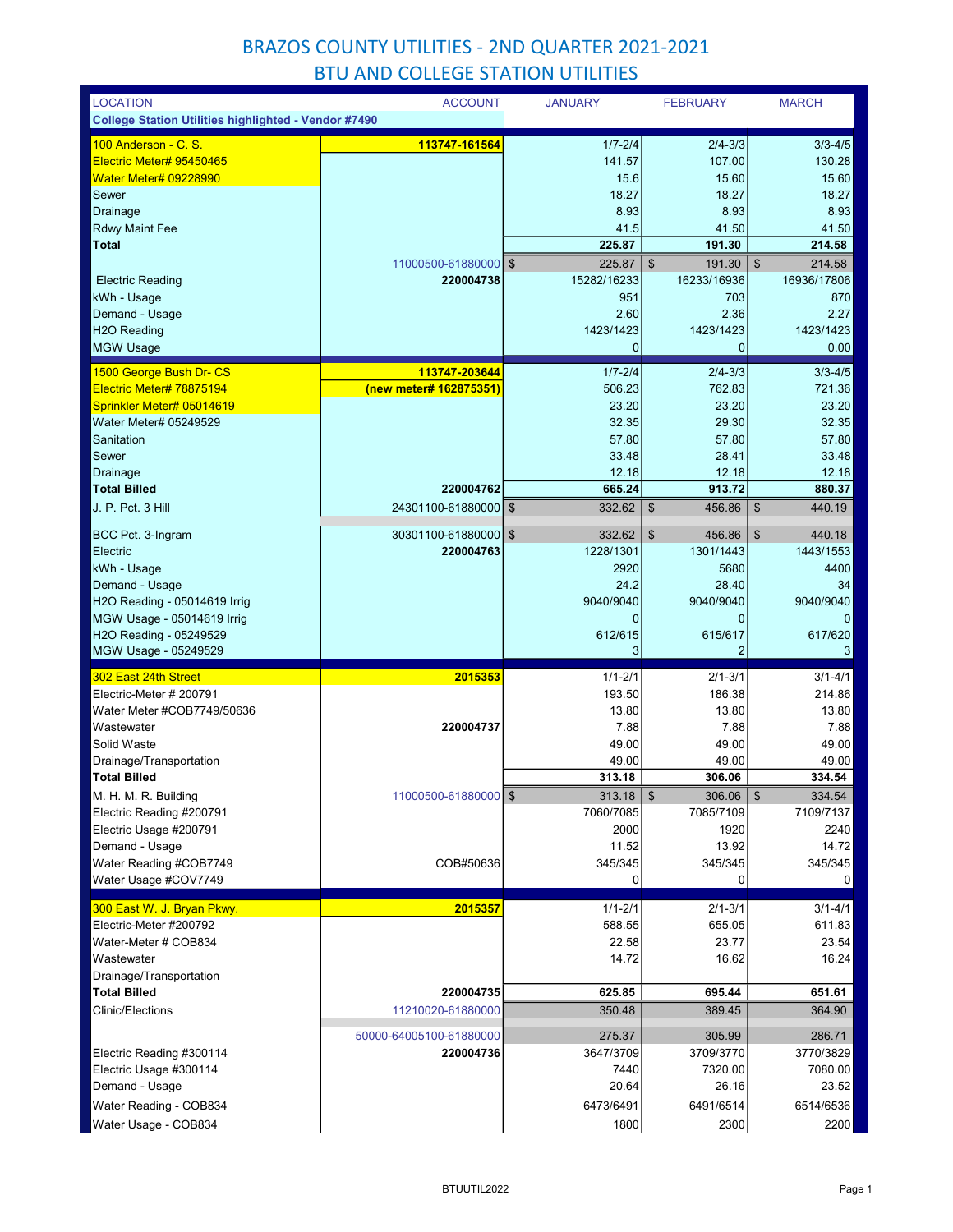| <b>LOCATION</b>                                             | <b>ACCOUNT</b>                | <b>JANUARY</b>          | <b>FEBRUARY</b>                      | <b>MARCH</b>                       |
|-------------------------------------------------------------|-------------------------------|-------------------------|--------------------------------------|------------------------------------|
| <b>College Station Utilities highlighted - Vendor #7490</b> |                               |                         |                                      |                                    |
|                                                             |                               |                         |                                      |                                    |
| 321 E. 26th St. - CSCD                                      | 2122834                       | $1/1 - 2/1$             | $2/1 - 3/2$                          | $3/2 - 4/2$                        |
| Electric - Meter #203389                                    | Meter #203649                 | 7794.97                 | 7799.66                              | 7691.85                            |
| Garbage                                                     | 220004919                     | 49.00                   | 49.00                                | 49.00                              |
| <b>Total Billed</b>                                         |                               | 7,843.97                | 7,848.66                             | 7,740.85                           |
|                                                             | 26001000-61880000             | 5,410.77                | 5,310.40                             | 5,402.34                           |
|                                                             | <b>Transit District A/R</b>   | 2,433.20                | 2,538.26                             | 2,338.51                           |
| CSCD                                                        | 01000-22001000 set up invoice | 320007 2/10             | 334013 3/8                           | 351006 4/7                         |
| Electric Reading #203389                                    | <b>Brazos Transit Distict</b> | 263/946                 | 946/1612                             | 1612/2275                          |
| Electric Usage #203389                                      | rebill their share of         | 121121                  | 127960                               | 127,212.00                         |
| Demand - Usage                                              | monthly charges               | 211.39                  | 221.18                               | 215.04                             |
|                                                             |                               |                         |                                      |                                    |
| 206 North Washington                                        | 2016097                       | $1/1 - 2/1$             | $2/1 - 3/1$                          | $3/1 - 4/1$                        |
| Electric-Meter # 146852                                     | 220004732                     | 524.58                  | 503.22                               | 545.94                             |
| Water-Meter # COB2323                                       |                               | 33.49                   | 34.44                                | 37.78                              |
| Water-Meter # COB7251/50599                                 |                               | 13.8                    | 13.80                                | 15.23                              |
| Wastewater                                                  |                               | 20.8                    | 22.32                                | 27.64                              |
| Solid Waste                                                 |                               | 195                     | 195.00                               | 195.00                             |
| Drainage/Transporation                                      |                               | 49.00                   | 49.00                                | 49.00                              |
| <b>Total Billed</b>                                         |                               | 836.67                  | 817.78                               | 870.59                             |
| Constables/Maintenance                                      | 17000100-61880000 \$          | 836.67                  | \$<br>817.78                         | $\mathfrak{s}$<br>870.59           |
| Electric Reading #146852                                    |                               | 6961/7104               | 7104/7241                            | 7241/7390                          |
| Electric Usage #146852                                      |                               | 5720                    | 57480                                | 5960                               |
|                                                             |                               | 15.8                    | 16.4                                 | 16.72                              |
| Demand - Usage                                              |                               |                         |                                      | 5675/5727                          |
| Electric Reading #COB2323                                   |                               | 5603/5637               | 5637/5675                            |                                    |
| Electric Usage #COB2323                                     |                               | 3400                    | 3800                                 | 5200                               |
| Water Reading - COB7251                                     | COB #50599                    | 1241/1241               | 1241/1241                            | 1241/1247                          |
| Water Usage - COB7251                                       |                               | 0                       | $\Omega$                             | 600                                |
|                                                             |                               |                         |                                      |                                    |
| <b>100 North Texas Avenue</b>                               | 2016116                       | $1/1 - 1/18$            | $2/1 - 3/2$                          | $3/2 - 4/2$                        |
| Electric-Meter #200013                                      |                               | 11,244.69               | 12,213.69                            | 12,121.11                          |
| Water - Meter COB720                                        |                               | 400.64                  | 419.68                               | 517.26                             |
| Wastewater                                                  | 220004731                     | 494.28                  | 524.68                               | 680.48                             |
| Solid Waste                                                 |                               | 700.00                  | 700.00                               | 700.00                             |
| Drainage/Transportation<br><b>Total Billed</b>              |                               | 49.00<br>12,888.61      | 49.00<br>13,907.05                   | 49.00<br>14,067.85                 |
| Main Courthouse                                             | 11000500-61880000             | \$<br>12,888.61         | 13,907.05<br>\$                      | $\mathfrak{S}$<br>14,067.85        |
|                                                             |                               | 55370/55578             |                                      |                                    |
| Electric Reading #200013<br>Electric Usage #200013          |                               | 83200                   | 242/708<br>178758                    | 708/1212<br>193481                 |
| Demand Usage #200013                                        |                               | 344.8                   | 412.42                               | 361.34                             |
| Water Reading #COB720                                       |                               | 30114/30242             | 30242/30378                          | 30378/30555                        |
| Water Usage #COB720                                         |                               | 93006                   | 136000                               | 177000                             |
|                                                             |                               |                         |                                      |                                    |
| 300 E 26th St - CH Sprinkler                                | 2016098                       | $1/1 - 2/1$             | $2/1 - 3/2$                          | $3/2 - 4/2$                        |
| Water - Meter COB26165                                      |                               | 25.40                   | 25.40                                | 30.64                              |
| <b>Total Billed</b>                                         |                               | 25.40                   | 25.40                                | 30.64                              |
| Courthouse Sprinkler System                                 | 11000500-61880000             | $\mathfrak{S}$<br>25.40 | 25.40<br>- \$                        | $\boldsymbol{\mathsf{S}}$<br>30.64 |
| Water Reading #COB26165                                     | 220004750                     | 4088/4088<br>0          | 4088/4088<br>0                       |                                    |
| Water Usage #COB26165                                       |                               |                         |                                      |                                    |
| 205 27th Street                                             | 2016115                       | $1/1 - 2/1$             | $2/1 - 3/2$                          | $3/2 - 4/2$                        |
| General Meter #203599                                       |                               | 1,727.59                | 1,817.41                             | 1,807.94                           |
| Water Ind/Cty #COB5174/#58107                               |                               | 23.80                   | 23.80                                | 26.41                              |
| Water #COB5173 - IRRIGATION/#58108                          |                               | 13.80                   | 13.80                                | 14.75                              |
| Wastewater                                                  | 220004761                     | 23.84                   | 23.84                                | 28.02                              |
| Garbage (P/U M & Th)                                        |                               | 130.00                  | 130.00                               | 130.00                             |
| <b>Total</b><br><b>Maxwell Ctr</b>                          | 14000100-61880000 \$          | 1,919.03<br>1,919.03    | 2,008.85<br>$2,008.85$ \ \ \$<br>-\$ | 2,007.12<br>2,007.12               |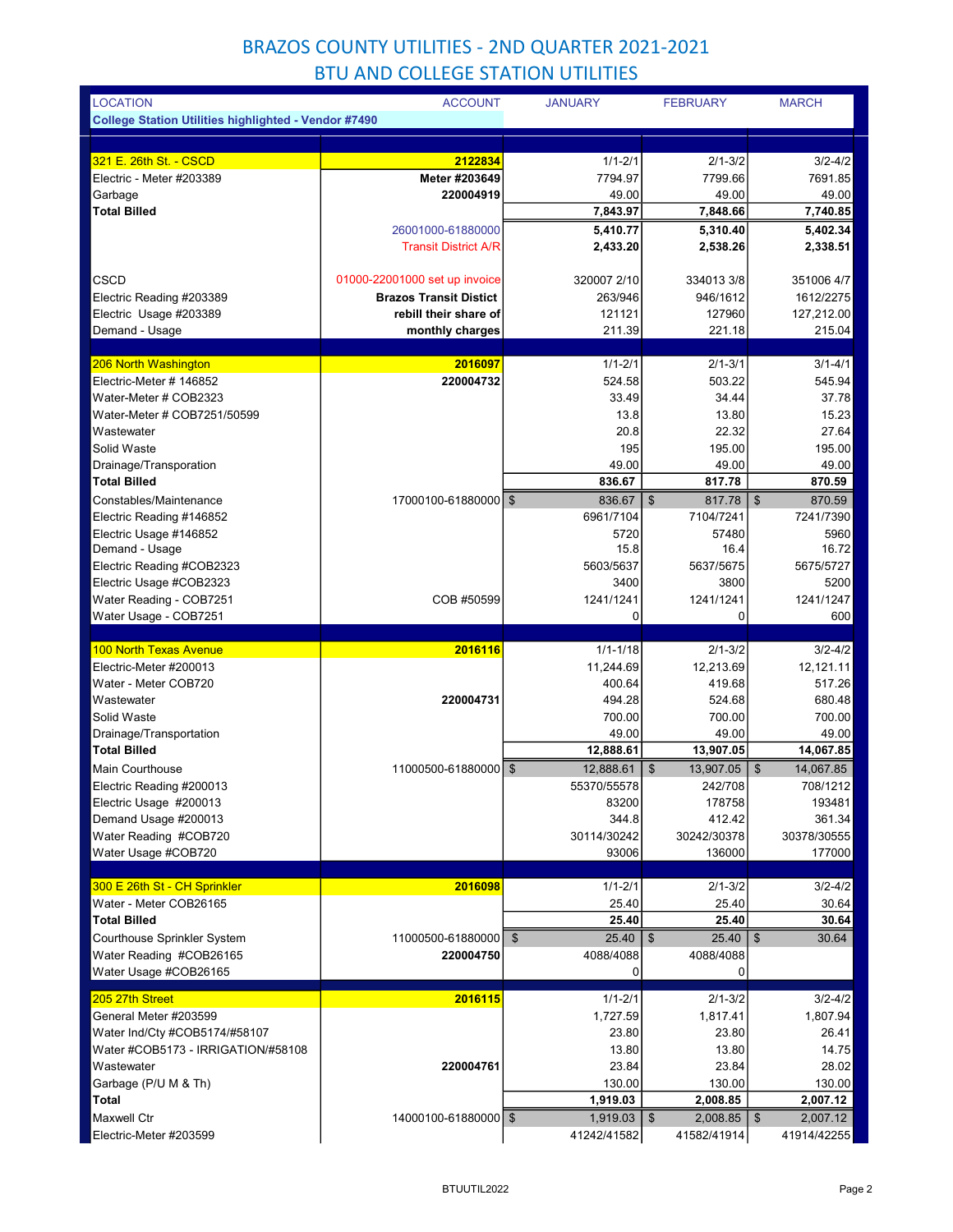| <b>LOCATION</b>                                             | <b>ACCOUNT</b>       | <b>JANUARY</b>             | <b>FEBRUARY</b>                                   | <b>MARCH</b>                           |
|-------------------------------------------------------------|----------------------|----------------------------|---------------------------------------------------|----------------------------------------|
| <b>College Station Utilities highlighted - Vendor #7490</b> |                      |                            |                                                   |                                        |
| KWH - Usage Meter #203599                                   |                      | 27200                      | 26560                                             | 27280                                  |
| <b>KW</b> - Demand Usage                                    |                      | 50.16                      | 59.04                                             | 56.16                                  |
| H20-Meter #COB5174                                          | #COB58107            | 2473/2515                  | 2515/2557                                         | 2557/2610                              |
| Gallons - Usage #COB5174                                    |                      | 4200                       | 4200                                              | 5300                                   |
| H20-Meter #COB5173 - Irrigation                             | #COB58108            | 8514/8514                  | 8514/8514                                         | 8514/8518                              |
| Gallons - Usage #COB5173 - Irrigation                       |                      | 0                          | 0                                                 | 400                                    |
| <b>3220 Briarcrest Drive</b>                                | 2031841              | $1/7 - 2/4$                | $2/4 - 3/8$                                       | $3/8 - 4/7$                            |
| Water-Meter# COB828                                         |                      | 19.25                      | 19.73                                             | 23.54                                  |
| Water Meter #COB26689 Irrigation                            |                      | 25.4                       | 25.4                                              | 57.29                                  |
| Water Meter #COB935 Irrigation                              | 220004757            | 25.4                       | 27.54                                             | 90.14                                  |
| Sewer                                                       |                      | 9.4                        | 10.16                                             | 16.24                                  |
| <b>Total Billed</b>                                         |                      | 79.45                      | 82.83                                             | 187.21                                 |
| <b>Brazos Center</b>                                        | 36500100-61880000    | \$<br>79.45                | 82.83<br>$\mathfrak{S}$                           | $\boldsymbol{\hat{s}}$<br>187.21       |
| Water Reading #COB828                                       |                      | 7033/7037                  | 7037/7043                                         | 7043/7065                              |
| Gallons - Usage #COB828                                     |                      | 400                        | 600                                               | 2200                                   |
| Water Reading #COB858                                       |                      | 8301/8301<br>0             | 8301/8301<br>0                                    | 8301/8435<br>13400                     |
| Gallons - Usage #COB858<br>Water Reading #COB935            |                      | 178883/178883              | 178883/178892                                     | 178892/179164                          |
| Gallons - Usage #COB935                                     |                      | 0                          | 900                                               | 27200                                  |
|                                                             |                      |                            |                                                   |                                        |
| <b>3232 Briarcrest Drive</b>                                | 2031845              | $1/7 - 2/5$                | $2/5 - 3/8$                                       | $3/8 - 4/7$                            |
| Electric Meter# 132673/157653                               |                      | 39.00                      | 41.13                                             | 36.33                                  |
| Dusk/Dawn Lgt                                               | 220004756            | 49.00                      | 49.00                                             | 49.00                                  |
| City Drng/Trans<br><b>Total Billed</b>                      |                      | 10.97<br>98.97             | 10.97<br>101.10                                   | 10.97<br>96.30                         |
| <b>Brazos Center</b>                                        | 36500100-61880000    | \$<br>98.97                | $\mathfrak{F}$<br>101.10                          | $\sqrt[6]{3}$<br>96.30                 |
| Electric Reading Meter #132673                              | #157653              | 23455/23719                | 23719/24007                                       | 24007/24241                            |
| KWH - Usage Meter #132673                                   |                      | 264                        | 288                                               | 234                                    |
|                                                             |                      |                            |                                                   |                                        |
|                                                             |                      |                            |                                                   |                                        |
| <b>3232 Briarcrest Drive</b>                                | 2031846              | $1/7 - 2/5$                | 44597                                             | $3/8 - 4/7$                            |
| Electric Meter# 200006                                      | 220004755            | 4,055.69                   | 4,857.04                                          | 5,497.75                               |
| Electric Meter# 200006<br><b>Total Billed</b>               |                      | 490.00                     | 490.00                                            | 490.00                                 |
|                                                             |                      | 4,545.69                   | 5,347.04                                          | 5,987.75                               |
| <b>Brazos Center</b>                                        | 36500100-61880000 \$ | 4,545.69                   | \$<br>5,347.04                                    | $\mathfrak{L}$<br>5,987.75             |
| Electric-Meter Reading #200006                              |                      | 118847/119545<br>55840     | 119545/120368<br>65840                            | 120368/121204<br>66880                 |
| KWH - Usage Meter #200006<br>Electric-Meter Demand          |                      | 145.52                     | 177.92                                            | 224.56                                 |
|                                                             |                      |                            |                                                   |                                        |
| <b>3232 Briarcrest Drive</b>                                | 2031847              | $1/6 - 2/5$                | $2/5 - 3/8$                                       | $3/8 - 4/7$                            |
| Electric Meter# 132674                                      | 220004754            | 45.13                      | 47.19                                             | 40.95                                  |
| <b>Total Billed</b>                                         |                      | 45.13                      | 47.19                                             | 40.95                                  |
| <b>BC-Grounds Shop</b>                                      | 36500100-61880000    | \$<br>45.13<br>43291/43624 | $\boldsymbol{\mathsf{S}}$<br>47.19<br>43624/43980 | $\mathfrak{S}$<br>40.95<br>43980-44266 |
| Electric Reading Meter #132674<br>KWH - Usage Meter #132674 |                      | 333                        | 356                                               | 286                                    |
|                                                             |                      |                            |                                                   |                                        |
| 3220 Briarcrest Drive                                       | 2031848              | $1/7 - 2/5$                | $2/5 - 3/8$                                       | $3/8 - 4/7$                            |
| Water Meter# COB2662<br>Sewer                               | 220004753            | 58.96                      | 58.24                                             | 59.91                                  |
| <b>Total</b>                                                |                      | 61.46<br>120.42            | 60.32<br>118.56                                   | 62.98<br>122.89                        |
| <b>Brazos Center Park</b>                                   | 36500100-61880000 \$ | 120.42                     | \$<br>118.56                                      | 122.89<br>\$                           |
| H2O-Meter #COB2662                                          |                      | 26834/26975                | 26975/27113                                       | 27113/27258                            |
| Gallons - Usage COB2662                                     |                      | 14100                      | 13800                                             | 14500                                  |
| <b>Booneville Road</b>                                      | 2033340              |                            | $2/4 - 3/8$                                       | $3/8 - 4/7$                            |
| Water Meter# COB2248                                        | 220004730            | $1/7 - 2/4$<br>18.30       | 18.30                                             | 18.30                                  |
| <b>Total Billed</b>                                         |                      | 18.30                      | 18.30                                             | 18.30                                  |
| <b>Booneville Cemetery</b>                                  | 36500100-61880000 \$ | 18.30                      | $\mathfrak{L}$<br>18.30                           | \$<br>18.30                            |
| H2O-Meter # COB2248                                         |                      | 6039/6039                  | 6039/6039                                         | 6039/6039                              |
| Gallons - Usage                                             |                      | 0                          | 0                                                 | 0                                      |
| 2619 West Highway 21                                        | 2042812              | 1/10-2/9                   | $2/9 - 3/11$                                      | $3/11 - 4/11$                          |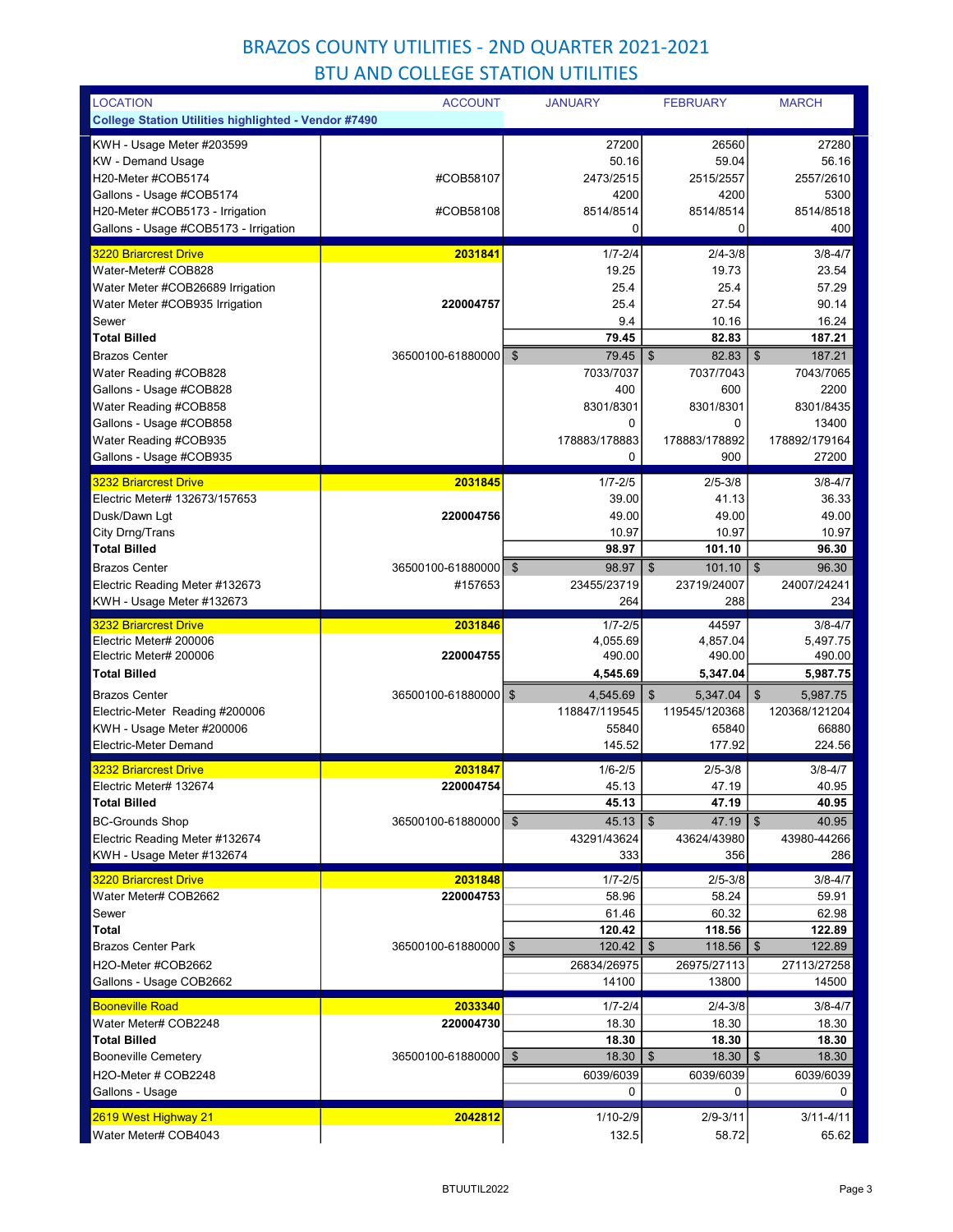| <b>LOCATION</b>                                                       | <b>ACCOUNT</b>         | <b>JANUARY</b>         | <b>FEBRUARY</b>                     | <b>MARCH</b>                          |
|-----------------------------------------------------------------------|------------------------|------------------------|-------------------------------------|---------------------------------------|
| <b>College Station Utilities highlighted - Vendor #7490</b>           |                        |                        |                                     |                                       |
| Sewer                                                                 | 220004729              | 178.88                 | 61.08                               | 72.10                                 |
| Total                                                                 |                        | 311.38                 | 119.80                              | 137.72                                |
| <b>B. C. Public Works</b>                                             | 56001000-61880000   \$ | 311.38                 | $\boldsymbol{\mathsf{S}}$<br>119.80 | 137.72<br>\$                          |
| H2O-Meter #COB4043                                                    |                        | 87125/87575            | 87575/87715                         | 87715/87884                           |
| Gallons - Usage #COB4043                                              |                        | 45000                  | 14000                               | 16900                                 |
| 2619 West Highway 21                                                  | 2042813                | $1/10 - 2/9$           | $2/9 - 3/11$                        | $3/11 - 4/11$                         |
| Electric-Meter #201043/300495                                         | 220004728              | 905.14                 | 976.32                              | 916.71                                |
| Total                                                                 |                        | 905.14                 | 976.32                              | 916.71                                |
| <b>B. C. Public Works</b>                                             | 56001000-61880000   \$ | 905.14                 | \$<br>976.32                        | $\boldsymbol{\$}$<br>916.71           |
| Electric-Meter #201043<br>KWH - Usage #201043                         |                        | 9366/9637<br>108.4     | 9637/9924<br>11460                  | 9924/10171<br>9907                    |
| Demand - Usage                                                        |                        | 35.08                  | 38.76                               | 38.76                                 |
|                                                                       |                        |                        |                                     |                                       |
| 2619 West Highway 21 A<br>Electric Meter# 202622/301235               | 2043085                | $1/10 - 2/9$<br>236.12 | $2/9 - 3/11$<br>227.67              | $3/11 - 4/11$<br>227.41               |
| City Drng/Trans                                                       | 220005595              | 49.00                  | 49.00                               | 49.00                                 |
| <b>Total Billed</b>                                                   |                        | 285.12                 | 276.67                              | 276.41                                |
| Ag. Extension                                                         | 11000500-61880000 \$   | 285.12                 | 276.67<br>$\mathbf{\$}$             | 276.41<br>\$                          |
| Electric Meter# 202622/301235 Reading                                 |                        | 657936/660415          | 660415/662799                       | 662799/655180                         |
| Electric Meter# 202622 Usage                                          |                        | 2479                   | 2384                                | 2381                                  |
| Demand - Usage                                                        |                        | 6.26                   | 6.87                                | 6.95                                  |
| 4153 County Park Ct                                                   | 2222726                | 12/21-1/20             | 1/20-2/19                           | 2/19-3/22                             |
| Electric Meter# 301235                                                | 220004724              | 710.10                 | 906.53                              | 948.19                                |
| Water Meter# COB10880                                                 |                        | 31.35                  | 33.97                               | 30.40                                 |
| Wastewater                                                            |                        | 17.38                  | 21.56                               | 15.86                                 |
| Solid Waste                                                           |                        | 49.00                  | 49.00                               | 49.00                                 |
| Drainage/Transportation<br><b>Total Billed</b>                        |                        | 49.00<br>856.83        | 49.00<br>1060.06                    | 49.00<br>1092.45                      |
| Ag. Extension                                                         | 37000100-61880000 \$   | 856.83                 | $\mathbf{\hat{s}}$<br>1,060.06      | $\overline{\mathfrak{s}}$<br>1,092.45 |
| Electric Meter# 301235 Reading                                        |                        | 1175/1329              | 1329/1569                           | 1569/1754                             |
| Electric Meter# 301235 Usage                                          |                        | 6164                   | 9588                                | 7399                                  |
| Water Meter# COB10880 Reading<br>Water Meter# COB10880 Usage          |                        | 33.88<br>1             | 38.92<br>1479/1515                  | 48.68<br>1                            |
|                                                                       |                        | 2500                   | 3600                                | 2100                                  |
|                                                                       |                        |                        |                                     |                                       |
| 1835 Sandy Point Road<br>Water Meter #COB28050                        | 2427489                | $1/10 - 2/9$<br>32.30  | $2/9 - 3/10$<br>65.15               | $3/10 - 4/11$<br>153.21               |
| Water Meter#COB26491- Irrigation                                      | 220004725              | 14.60                  | 14.60                               | 14.60                                 |
| Wastewater                                                            | 2nd PO 220005312       | 7.88                   | 8.01                                | 8.01                                  |
| Total                                                                 | 3rd PO                 | 54.78                  | 87.76                               | 175.82                                |
| Minimum Security Jail                                                 | 28002000-61880000      | 54.78<br>\$            | 87.76<br>\$                         | $\boldsymbol{\$}$<br>175.82           |
| Water Reading - Meter #COB28050                                       |                        | 132/161                | 161/328                             | 328/865                               |
| Water Usage - Meter #COB28050                                         |                        | 2900                   | 16700                               | 53700                                 |
| Water Reading - Meter #COB26491 - Irrigation                          |                        | 131/131<br>0           | 131/131<br>0                        | 131/131                               |
| Water Usage - Meter #COB26491 - Irrigation                            |                        |                        |                                     | $\overline{0}$                        |
| <b>1835 Sandy Point Road</b>                                          | 2042927                | $1/8 - 2/8$            | $2/8 - 3/10$                        | $3/10 - 4/9$                          |
| Energy Cty 60+ Meter# 203318/300537                                   |                        |                        |                                     |                                       |
| Energy Cty 60+ Meter#200303                                           | 220004727              | 5,617.65<br>2,249.07   | 6,039.14<br>2,320.80                | 5,956.82<br>2,510.47                  |
| Water Meter#COB2756                                                   |                        | 397.67                 | 428.85                              | 415.28                                |
| Water Meter#COB2597- Irrigation                                       |                        | 18.30                  | 18.30                               | 18.30                                 |
| Sewer Comm                                                            |                        | 613.60                 | 663.38                              | 641.72                                |
| Garbage                                                               |                        | 1,362.56               | 1,362.56                            | 1,362.56                              |
| City Drng/Trans                                                       |                        | 49.00                  | 49.00                               | 49.00                                 |
| Total                                                                 |                        | 10,307.85              | 10,882.03                           | 10,954.15                             |
| Minimum Security Jail                                                 | 28002000-61880000   \$ | 10,307.85              | \$<br>$10,882.03$ \ \$              | 10,954.15                             |
| Electric Meter#200303 - Reading<br>Electric Meter #200303 KWH - Usage |                        | 9966/10405<br>84272    | 10405/10842<br>83850                | 10842/11253<br>78872                  |
| Electric Meter #200303 Demand-Usage                                   |                        | 182.02                 | 216                                 | 224.450                               |
|                                                                       |                        |                        |                                     |                                       |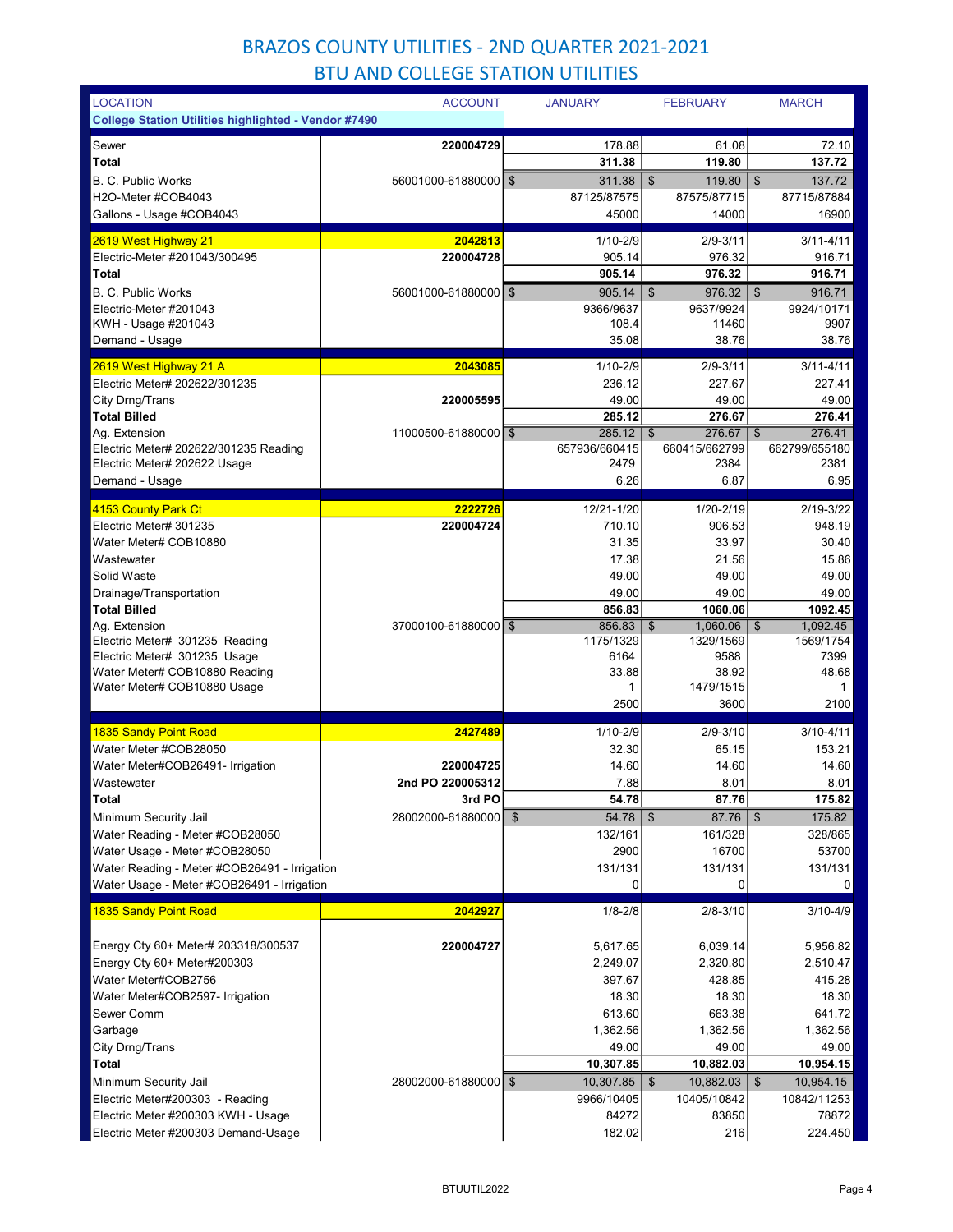| <b>LOCATION</b>                                             | <b>ACCOUNT</b>         | <b>JANUARY</b> | <b>FEBRUARY</b>            | <b>MARCH</b>                        |
|-------------------------------------------------------------|------------------------|----------------|----------------------------|-------------------------------------|
| <b>College Station Utilities highlighted - Vendor #7490</b> |                        |                |                            |                                     |
| Energy Cty $60+$ #200213 - Reading                          |                        | 31046/31236    | 31236/31425                | 31425/31629                         |
| Energy Cty 60+ #200213 KWH - Usage                          |                        | 36480          | 36288                      | 39168                               |
| #200213 Demand-Usage                                        |                        | 62.98          | 69.12                      | 75.260                              |
| Water Reading - Meter #COB2756                              |                        | 238051/239645  | 239645/241370              | 241370/243038                       |
| Water Usage - Meter #COB2756                                |                        | 159400         | 172500                     | 166800                              |
| Water Reading - Meter #COB2597 - Irrigation                 |                        | 76794/76794    | 76794/76794                | 76794/76794                         |
| Water Usage - Meter #COB2597 - Irrigation                   |                        | $\mathbf 0$    | 0                          | $\mathbf 0$                         |
|                                                             |                        |                |                            |                                     |
| 1835 Sandy Point Road                                       | 2043082                | $1/8 - 2/8$    | $2/8 - 3/10$               | $3/10 - 4/9$                        |
| Elec - Meter# 200148/300154/300507                          | 220004726              | 13.324.00      | 14,623.82                  | 15,277.48                           |
| Water - Meter # COB2652                                     |                        | 777.00         | 853.16                     | 676.09                              |
| Water - Meter # COB724                                      |                        | 3,573.18       | 2,997.22                   | 2,966.28                            |
| Water Comm-Meter# COB4083 - Irrigation                      |                        | 25.40          | 25.40                      | 25.64                               |
| Sewer Comm                                                  |                        | 6,767.60       | 5,969.60                   | 5,637.48                            |
| <b>Total Billed</b>                                         |                        | 24,467.18      | 24,469.20                  | 24,582.97                           |
| Minimum Security Jail - IRG.                                | 28002000-61880000 \$   | 24,467.18      | 24,469.20<br>\$            | \$<br>24,582.97                     |
| Elec Reading #200148/300154                                 |                        | 11056/11417    | 11417/11791                | 11791/12181                         |
| Elec Usage #200148/300154                                   |                        | 208062         | 215633                     | 224540                              |
| Demand Usage #200148/300154                                 |                        | 411.26         | 489.60                     | 513.79                              |
| H2O Reading #COB724                                         |                        | 352340/355498  | 355498/358976              | 358976/361710                       |
| H2O Usage #COB724                                           |                        | 315800         | 347800                     | 273400                              |
| H2O Reading #COB2652                                        |                        | 170845/172306  | 172306/173525              | 173525/174731                       |
| H2O Usage #COB2652                                          |                        | 1461000        | 1219000                    | 1206000                             |
| H2O Meter# COB4083 - Irrigation Reading                     |                        | 115459/115459  | 115459/115459              | 115459/115460                       |
| H2O Meter# COB4083 - Irrigation Usage                       |                        | 0              | $\mathbf 0$                | 100                                 |
|                                                             |                        |                |                            |                                     |
| 2617 West Highway 21                                        | 2043190                | $1/10 - 2/9$   | $2/9 - 3/11$               | $3/11 - 4/11$                       |
| Electric                                                    |                        | 813.80         | 758.56                     | 631.67                              |
| Garbage                                                     | 7755                   | 374.32         | 374.32                     | 374.32                              |
| City Drng/Trans                                             | 220004723              | 49.00          | 49.00                      | 49.00                               |
| <b>Total</b>                                                |                        | 1,237.12       | 1,181.88                   | 1,054.99                            |
| B. C. Public Works                                          | 56001000-61880000 \$   | 1,237.12       | $\mathfrak{S}$<br>1,181.88 | $\sqrt[6]{\frac{1}{2}}$<br>1,054.99 |
| General Meter #202623 Reading                               |                        | 428060/431433  | 431433/434474              | 434474/436378                       |
| General Meter #202623 Usage                                 |                        | 3373           | 3041                       | 1904                                |
| General Meter #202623 Demand                                |                        | 8.24           | 8.37                       | 8.37                                |
| General Meter#201263 Reading                                |                        | 85992/91643    | 91643/96944                | 96944/101860                        |
| General Meter#201263 Usage                                  |                        | 5651           | 5300                       | 4917                                |
| General Meter#201263 Demand                                 |                        | 13.940         | 13.910                     | 14                                  |
| General Meter#201163 Reading                                |                        | 0.90           | 0.93                       | 6135/6430                           |
| General Meter#201163 Usage                                  |                        | 551.000        | 418.000                    | 295                                 |
| General Meter#201163 Demand                                 |                        | 6.170          | 5.180                      | 5.18                                |
| 1904 Highway 21                                             | 2046379                | 12/9-1/10      | $1/10 - 2/9$               | $2/9 - 3/10$                        |
| Water Meter #COB2313                                        |                        | 37.78          | 39.92                      | 52.77                               |
| Water Meter #COB707                                         |                        | 217.35         | 229.25                     | 236.16                              |
| Water Meter# C7514 - Irrigation                             | 220004752              | 53.01          | 26.11                      | 25.40                               |
| Wastewater                                                  |                        | 276.06         | 298.48                     | 330.02                              |
| Total                                                       |                        | 584.20         | 593.76                     | 644.35                              |
| <b>Brazos Juvenile Justice</b>                              | 31000220-61880000 \$   | $584.20$   \$  | 593.76                     | $\frac{1}{2}$<br>644.35             |
|                                                             |                        |                |                            |                                     |
| H2O-Meter #COB2313                                          | PROJECT#LDETN180       | 31524/31676    | 31676/31737                | 31737/31852                         |
| Gallons - Usage #COB2313                                    | Sept will be new proj# | 5200           | 6100                       | 11500                               |
| H2O-Meter #COB707                                           |                        | 89935/90568    | 90568/91251                | 91251/91963                         |
| Gallons - Usage #COB707                                     |                        | 63300          | 68300                      | 71200                               |
| H2O-Meter #C7514                                            |                        | 162921/163037  | 163037/163040              | 163040/163040                       |
| Gallons - Usage #C7514                                      |                        | 11600          | 300                        | 0                                   |
|                                                             |                        |                |                            |                                     |
| <b>Tabor Avenue</b>                                         | 2046467                | $1/13 - 2/11$  | $2/11 - 3/14$              | $3/14 - 4/13$                       |
| Electric-Meter # 202470-Demand                              |                        | 631.05         | 371.07                     | 358.17                              |
| Water Meter#COB5917<br>Dusk/Dawn Lgt                        | #COB23628<br>220004748 | 13.80<br>21.94 | 15.23<br>21.94             | 13.80<br>21.94                      |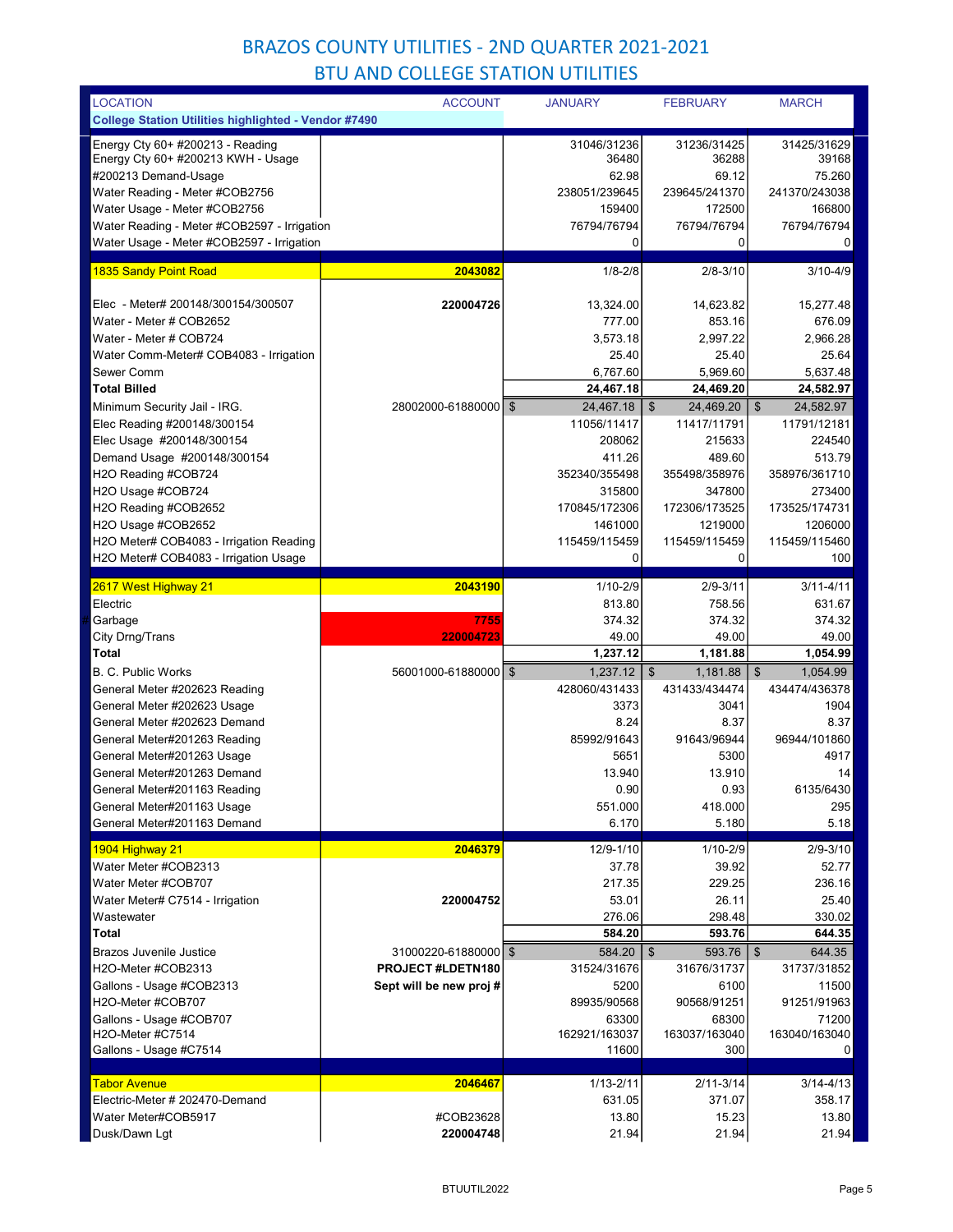| <b>LOCATION</b>                                             | <b>ACCOUNT</b>         | <b>JANUARY</b>                    | <b>FEBRUARY</b>                              | <b>MARCH</b>                        |
|-------------------------------------------------------------|------------------------|-----------------------------------|----------------------------------------------|-------------------------------------|
| College Station Utilities highlighted - Vendor #7490        |                        |                                   |                                              |                                     |
| Sewer/City Drng/Trans                                       |                        | 7.88                              | 10.16                                        | 7.88                                |
| Solid Waste                                                 |                        | 49.00                             | 49.00                                        | 49.00                               |
| Drain - Trans Sm Com                                        |                        | 49.00                             | 49.00                                        | 49.00                               |
| <b>Total Billed</b>                                         |                        | 772.67                            | 516.40                                       | 499.79                              |
| Arena Hall - County Clerk                                   | 11210020-61880000 \$   | 772.67                            | $\mathfrak{F}$<br>516.40                     | $\boldsymbol{\mathsf{S}}$<br>499.79 |
| Electric-Meter # 202470                                     |                        | 204635/207697                     | 207697/209198                                | 209198/210363                       |
| KWH - Usage #202470                                         |                        | 3062                              | 1501                                         | 1165                                |
| Demand - Usage                                              |                        | 36.990                            | 21.460                                       | 21.460                              |
| H2O-Meter # COB5917                                         | #COB23628              | 202/202                           | 202/208                                      | 208/208                             |
| Gallons - Usage                                             |                        | $\mathbf 0$                       | 600                                          | 0                                   |
| <b>201 North Texas Avenue</b>                               | 2063650                | $1/8 - 2/8$                       | $2/8 - 3/10$                                 | $3/10 - 4/9$                        |
| Electric Meter# 200155                                      | 220004780              | 1,465.70                          | 1,706.15                                     | 1,933.14                            |
| Water Meter# COB2216                                        |                        | 45.53                             | 51.62                                        | 57.57                               |
| Sewer/Garbage/City Drng/Trans                               |                        | 282.16                            | 295.08                                       | 304.58                              |
| <b>Total Billed</b>                                         |                        | 1.793.39                          | 2,052.85                                     | 2,295.29                            |
| <b>Health Department</b><br>Electric Reading 200155         | 26002000-61880000 \$   | 1,793.39<br>82747/83177           | 2,052.85<br>$\boldsymbol{\$}$<br>83177/83731 | \$<br>2,295.29<br>83731/84361       |
| KWH - Usage 200155                                          |                        | 17200                             | 22160                                        | 25200                               |
| Demand-Usage                                                |                        | 59.64                             | 63.52                                        | 72.08                               |
| Water Reading COB2216                                       |                        | 19305/19411                       | 9411/19551                                   | 19551/19716                         |
| Water Usage COB2216                                         |                        | 10600                             | 14000                                        | 16500                               |
|                                                             | 2069196                | 12/31-1/31                        | 1/31-2/28                                    | 2/28-3/31                           |
| <b>HWY 30/Harvey Road</b><br>Electric-Meter # 202504/300963 |                        | 65.54                             | 69.73                                        | 57.02                               |
| <b>Total Billed</b>                                         |                        | 65.54                             | 69.73                                        | 57.02                               |
| Citizen Coll. St. - Pct. 3                                  | 56005000-61880000      | $\overline{\mathcal{S}}$<br>65.54 | 69.73<br>  \$                                | 57.02<br>$\mathfrak{F}$             |
| Electric Reading #202504/300963                             | 220004779              | 3999/4576                         | 4576/5203                                    | 5203/5681                           |
| KWH - Usage #202504/300963                                  |                        | 577                               | 626                                          | 478                                 |
| Demand - Usage                                              |                        | 3.15                              | 2.57                                         | 3.17                                |
| 12845 FM 2154 180                                           | 247799-197910          | $1/18 - 2/14$                     | $2/14 - 3/15$                                | $3/15 - 4/12$                       |
| Electric-Meter # 08377766                                   | new meter #162875197   | 194.54                            | 230.43                                       | 251.35                              |
| Water-Meter # 19285011                                      |                        | 15.45                             | 15.45                                        | 15.45                               |
| Sanitation<br>Sewer/Drain                                   | 220004760              | 59.46<br>30.13                    | 59.46<br>30.13                               | 59.46<br>30.13                      |
| <b>Total Billed</b>                                         |                        | 299.58                            | 335.47                                       | 356.39                              |
| JP Pct 1                                                    | 24101100-61880000 \$   | 299.58                            | $\sqrt[6]{3}$<br>335.47                      | \$<br>356.39                        |
| <b>Electric Reading</b>                                     |                        | 31293/32721                       | 32721/34482                                  | 34482/36437                         |
| <b>Electric Usuage</b>                                      |                        | 1428                              | 1761                                         | 1955                                |
| <b>Water Reading</b>                                        |                        | 10.18                             | 10.8                                         | 13                                  |
| <b>Water Usage</b>                                          |                        | 343/344                           | 344/345                                      | 345/346                             |
| 12845 FM 2154 140                                           | 247799-198186          | $1/18 - 2/14$                     | $2/14 - 3/15$                                | $3/15 - 4/12$                       |
| Electric-Meter # 08377764                                   | new meter #162875195   | 123.31                            | 134.74                                       | 148.12                              |
| Water-Meter # 19738675<br>Sanitation                        |                        | 12.40<br>59.46                    | 15.45<br>59.46                               | 12.40<br>59.46                      |
| Sewer/Drain                                                 |                        | 23.00                             | 28.07                                        | 23.00                               |
| <b>Total Billed</b>                                         |                        | 218.17                            | 237.72                                       | 242.98                              |
| <b>BCC Pct 1</b>                                            | 30101100-61880000   \$ | 218.17                            | $\mathfrak{F}$<br>237.72                     | $\mathfrak{S}$<br>242.98            |
| <b>Electric Reading</b>                                     | 220004778              | 15018/15838                       | 15838/16740                                  | 16740/17738                         |
| Electric Usuage                                             |                        | 820                               | 902                                          | 998                                 |
| <b>Water Reading</b>                                        |                        | 7.57                              | 7.91                                         | 8.07                                |
| <b>Water Usage</b>                                          |                        | 111/112                           | 112/113                                      | 113/113                             |
|                                                             |                        |                                   |                                              | /113                                |
| Millican-21481 K. Fleming Ln<br>Electric-Meter # 137055     | 2075420                | $1/6 - 2/4$<br>18.66              | $2/4 - 3/7$<br>20.72                         | $3/7 - 4/6$<br>18.58                |
| <b>Total Billed</b>                                         |                        | 18.66                             | 20.72                                        | 18.58                               |
| Landfill - R&B                                              | 56005000-61880000      | \$                                | 20.72                                        | $\frac{1}{2}$<br>18.58              |
| Electric Reading #137055                                    | 220004747              | 13205/13236                       | 13236/13291                                  | 13291/13321                         |
| KWH - Usage #137055                                         |                        | 31                                | 55                                           | 30                                  |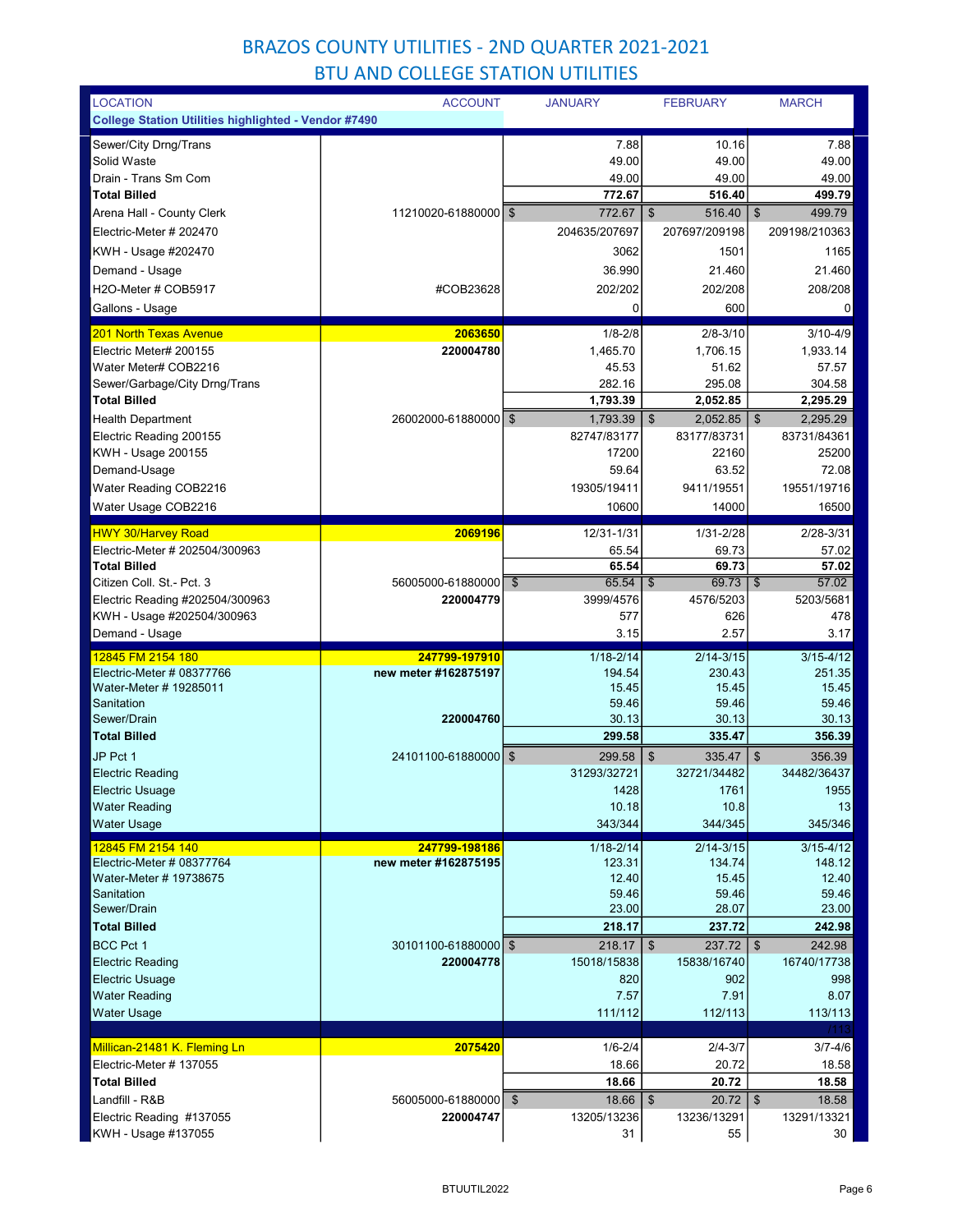| <b>LOCATION</b>                                                  | <b>ACCOUNT</b>                 | <b>JANUARY</b>                         | <b>FEBRUARY</b>            | <b>MARCH</b>                           |
|------------------------------------------------------------------|--------------------------------|----------------------------------------|----------------------------|----------------------------------------|
| <b>College Station Utilities highlighted - Vendor #7490</b>      |                                |                                        |                            |                                        |
|                                                                  |                                |                                        |                            |                                        |
| <b>1495 Silver Hill Road</b>                                     | 2075769                        | $1/10 - 2/9$                           | $2/9 - 3/11$               | $3/11 - 4/11$                          |
| Electric Meter#202892                                            |                                | 54.21                                  | 44.51                      | 32.50                                  |
| Water Meter #COB1033                                             |                                | 13.8                                   | 13.8                       | 13.80                                  |
| Dusk/Dawn Light<br>Total                                         |                                | 10.97<br>78.98                         | 10.97<br>69.28             | 10.97<br>57.27                         |
|                                                                  |                                |                                        |                            |                                        |
| Citizen Coll. Site-Pct. 2<br>Electric-Meter Reading#202892       | 56005000-61880000<br>220004746 | $\mathfrak{S}$<br>78.98<br>33546/33981 | \$<br>69.28<br>33981/34307 | $\mathfrak{S}$<br>57.27<br>34307/34498 |
| KWH - Usage Meter Usage #202892                                  |                                | 435                                    | 326                        | 191                                    |
| Demand - Usage                                                   |                                | 2.41                                   | 2.07                       | 2.07                                   |
| Water Meter #COB1033 Reading                                     | COB#24709                      | 18/18                                  | 18/18                      | 18/18                                  |
| Water Meter #COB1033 Usage                                       |                                | 0                                      | 0                          | 0                                      |
| 21481 Kathy Fleming RD G                                         | 2075791                        | $1/6 - 2/4$                            | $2/4 - 3/7$                | $3/7 - 4/6$                            |
| Electric-Meter # 202058                                          |                                | 17.19                                  | 17.02                      | 17.06                                  |
| <b>Total Billed</b>                                              |                                | 17.19                                  | 17.02                      | 17.06                                  |
| Millican Citizen Coll. Site                                      | 56005000-61880000              | $\mathfrak{S}$<br>17.19                | $\mathfrak{S}$<br>17.02    | $\sqrt[6]{\frac{1}{2}}$<br>17.06       |
| Electric Reading #202058/301257                                  | 220004745                      | 14/28                                  | 28/40                      | 40/52                                  |
| KWH - Usage #202058/301257                                       |                                | 14                                     | 12                         | 12                                     |
| Demand - Usage                                                   |                                | 1.62                                   | 1.22                       | 2.76                                   |
| 7250 Raymond Stotz. Pkwy.                                        | 2075818                        | $1/8 - 2/7$                            | $2/7 - 3/9$                | $3/9 - 4/8$                            |
| Electric Meter# 202090/300219                                    |                                | 37.28                                  | 37.97                      | 29.04                                  |
| Dusk/Dawn Light                                                  |                                | 22.12                                  | 22.12                      | 22.12                                  |
| <b>Total Billed</b>                                              |                                | 59.40                                  | 60.09                      | 51.16                                  |
| Citizen Coll. Site-Pct. ?                                        | 56005000-61880000              | 59.40<br>$\mathfrak{S}$                | \$<br>60.09                | $\mathfrak{F}$<br>51.16                |
| Electric Reading Meter #202090<br>Electric - Usage Meter #202090 | 220004744                      | 5966/6214<br>248                       | 6214/6470<br>256           | 6470/6622<br>152                       |
| Demand - Usage                                                   |                                | 2.45                                   | 2.33                       | 2.33                                   |
|                                                                  |                                |                                        |                            |                                        |
|                                                                  |                                |                                        |                            |                                        |
| 15227 Royder Road                                                | 2075819                        | $1/6 - 2/3$                            | $2/4 - 3/3$                | $3/4 - 4/5$                            |
|                                                                  | 220004777                      | 11.06                                  | 11.06                      | 11.06                                  |
| Security Light (building will be later)<br>Dusk/Dawn Light       | 56001000-61880000              | 11.06<br>\$                            | \$<br>11.06                | $\sqrt[6]{3}$<br>11.06                 |
| 9125 Mumford Rd.                                                 | 2077216                        |                                        |                            | $3/12 - 4/12$                          |
| Electric Meter#202753                                            |                                | $1/11 - 2/10$<br>71.97                 | $2/10 - 3/12$<br>63.44     | 46.03                                  |
| <b>Total Billed</b>                                              |                                | 71.97                                  | 63.44                      | 46.03                                  |
| Citizen Coll. Site-Pct. 4                                        | 56005000-61880000              | $71.97$ \ \$<br>$\mathfrak{S}$         | 63.44                      | 46.03<br>$\mathfrak{S}$                |
| Electric-Meter # 202753                                          | 220004743                      | 7356/8009                              | 8009/8562                  | 8562/8912                              |
| KWH - Usage #202753                                              |                                | 652                                    | 553                        | 350                                    |
| Demand - Usage                                                   |                                | 3.01                                   | 3.26                       | 3.26                                   |
| 1904 Hwy 21                                                      | 2046376                        | 12/10-1/10                             | 1/10-2/9                   | $2/9 - 3/11$                           |
| Electric Meter# 200699                                           |                                | 7934.54                                | 6255.76                    | 6475.60                                |
| Garbage                                                          | 220004769                      | 420                                    | 420.00                     | 420.00                                 |
| City Drng/Trans                                                  |                                | 49.00                                  | 49.00                      | 49.00                                  |
| Total                                                            |                                | 8,403.54                               | 6,724.76                   | 6,944.60                               |
| Juvenile Justice Center                                          | 31000220-61880000 \$           | 8,403.54                               | $\mathfrak{S}$<br>6,724.76 | $\sqrt[6]{2}$<br>6,944.60              |
| Electric-Meter #200699                                           | PROJECT #LDETN180              | 25816/27052                            | 27052/28007                | 28007/28973                            |
| KWH - USAGE #200699                                              | Sept will be new proj#         | 118621                                 | 91682                      | 92738                                  |
| Demand - Usage                                                   |                                | 259.49                                 | 209.47                     | 223.39                                 |
| 21550 Kathy Fleming Rd                                           | 2043084                        | $1/6 - 2/4$                            | $2/4 - 3/7$                | $3/7 - 4/6$                            |
| Electric-Meter # 144519                                          |                                | 127.79                                 | 134.41                     | 122.9                                  |
| <b>Total Billed</b>                                              |                                | 127.79                                 | 134.41                     | 122.9                                  |
| South Tower - Millican                                           | 11000500-61880000   \$         | 127.79                                 | 134.41<br>\$               | 122.90<br>\$                           |
| Electric-Meter # 144519                                          | 220004766                      | 183556/184859                          | 184859/186239              | 186239/187485                          |
| KWH-Usage #144519<br>Demand-Usage                                |                                | 1303<br>3.16                           | 1380<br>3.86               | 1246<br>2.76                           |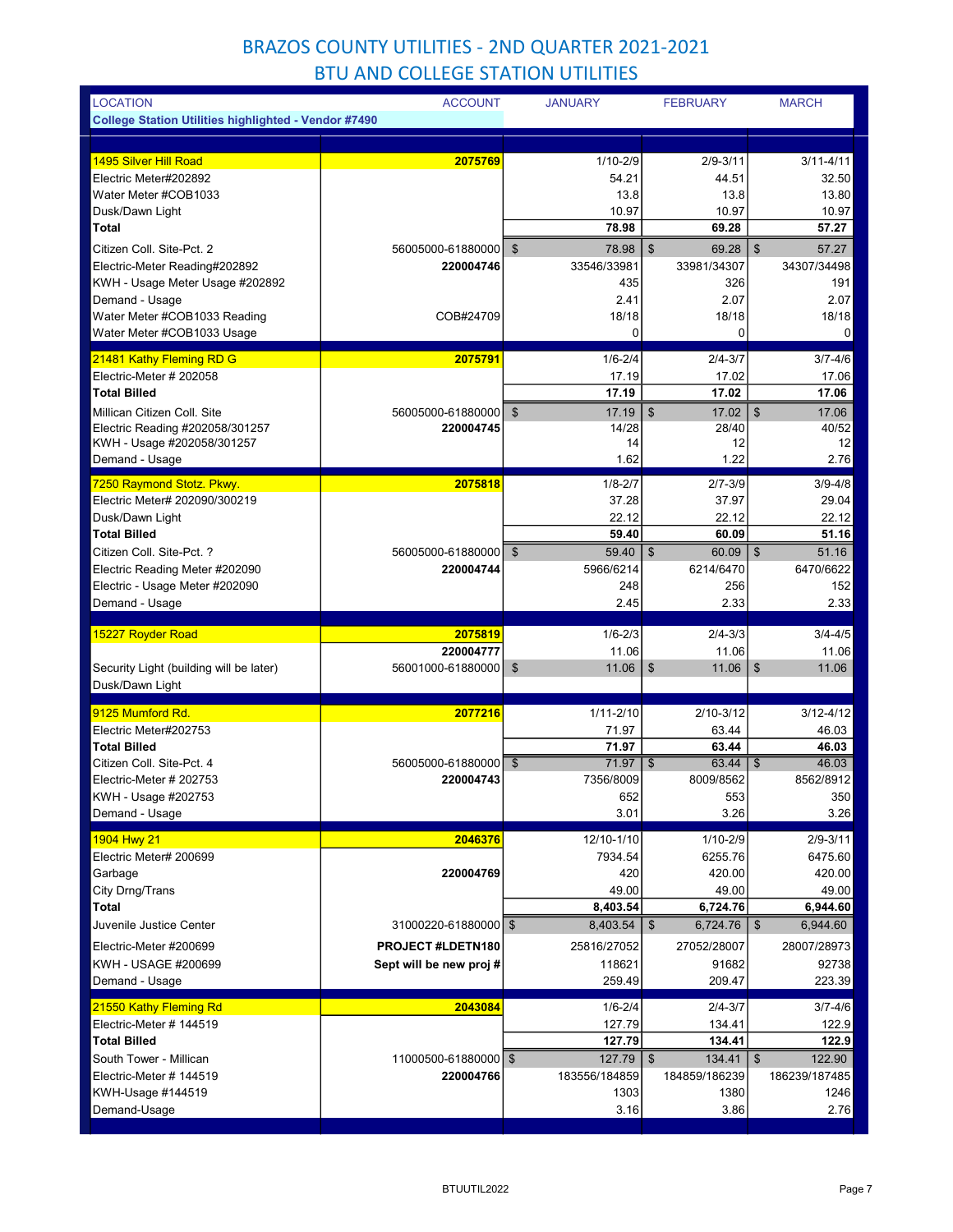| <b>LOCATION</b>                                             | <b>ACCOUNT</b>         | <b>JANUARY</b>                     | <b>FEBRUARY</b>                       | <b>MARCH</b>                       |
|-------------------------------------------------------------|------------------------|------------------------------------|---------------------------------------|------------------------------------|
| <b>College Station Utilities highlighted - Vendor #7490</b> |                        |                                    |                                       |                                    |
| 207 S Washington Ave                                        | 2016114                | 12/31-1/31                         | 1/31-2/28                             | $2/28 - 3/31$                      |
| Water-Meter # COB2415                                       |                        | 47.06                              | 46.11                                 | 46.11                              |
| Wastewater                                                  |                        | 42.46                              | 40.94                                 | 40.94                              |
| <b>Total Billed</b>                                         |                        | 89.52                              | 87.05                                 | 87.05                              |
| Admin Bldg                                                  | 11000500-61880000      | $\boldsymbol{\mathsf{S}}$<br>89.52 | \$<br>87.05                           | 87.05<br>$\mathfrak{F}$            |
| Water - Reading COB2415                                     | 220004767              | 11221/11312<br>9100                | 11312/11399<br>8700                   | 11399/11486<br>8700                |
| Water - Usuage COB2415                                      |                        |                                    |                                       |                                    |
| 200 Texas Ave                                               | 2016113                | 12/31-1/31                         | 1/31-2/28                             | 2/28-3/31                          |
| Water-Meter #COB2386<br>Wastewater                          |                        | 43.25                              | 41.82                                 | 47.53                              |
| <b>Total Billed</b>                                         | 11000500-61880000      | 36.38<br>79.63                     | 34.10<br>75.92                        | 43.22<br>90.75                     |
| Water - Reading COB2386                                     | Admin Bldg             | 24788/24863                        | 24863/24932                           | 24932/25025                        |
| Water - Usuage COB2386                                      | 220004776              | 7500                               | 6900                                  | 9300                               |
| 200 Texas Ave                                               | 2016112                | 12/31-1/31                         | 1/31-2/28                             | $2/28 - 3/31$                      |
| Electric-Meter # 200735                                     |                        | 5,978.57                           | 6,686.28                              | 6,367.86                           |
| Water-Meter # COB523                                        | COB#62484              | 18.88                              | 18.65                                 | 20.31                              |
| Wastewater                                                  |                        | 14.72                              | 14.34                                 | 17.00                              |
| Solid Waste                                                 |                        | 280.00                             | 280.00                                | 280.00                             |
| Drainage/Transporation                                      |                        | 49.00                              | 49.00                                 | 49.00                              |
| <b>Total Billed</b>                                         |                        | 6,341.17                           | 7,048.27                              | 6,734.17                           |
| Admin Bldg                                                  | 11000500-61880000 \$   | 6,341.17                           | 7.048.27<br>\$                        | $\mathfrak{S}$<br>6,734.17         |
| Electric Reading #200735                                    | 220004765              | 63519/63972                        | 63972/64417                           | 34417/64904                        |
| Electric Usuage #200735                                     |                        | 86976                              | 85440                                 | 93504                              |
| <b>Demand Usuage</b><br>Water Reading - COB523              | COB#62484              | 201.98<br>15310/15328              | 261.5<br>15328/15345                  | 212.74<br>15345/15369              |
| Water Usuage - COB523                                       |                        | 1800                               | 1700                                  | 2400                               |
|                                                             |                        |                                    |                                       |                                    |
| 13071 Ferrell Creek Road<br>Electric - Meter# 144714        | 2042814                | 12/18-1/18<br>16.08                | $1/18 - 2/17$<br>16.60                | $2/17 - 3/18$<br>16.00             |
| Light                                                       | 220004764              | 11.06                              | 11.06                                 | 11.06                              |
| <b>Total Billed</b>                                         |                        | 27.14                              | 27.66                                 | 27.06                              |
| R&B                                                         | 56001000-61880000   \$ | 27.14                              | \$<br>27.66                           | $\boldsymbol{\mathsf{S}}$<br>27.06 |
| Electric - Reading #144714                                  |                        | 647/648                            | 648/655                               | 655/655                            |
| Electric - Usage #144714                                    |                        | 1                                  | 7                                     | 0                                  |
| <b>5827 Leonard Road</b>                                    | 2212626                | $1/8 - 2/8$                        | $2/8 - 3/10$                          | $3/10 - 4/9$                       |
| General Service Meter# 200183/203742                        |                        | 4,398.44                           | 4,937.34                              | 5,043.27                           |
| Water Comm Meter# COB656                                    |                        | 130.96                             | 112.63                                | 121.20                             |
| Sewer                                                       |                        | 110.48                             | 81.22                                 | 94.90                              |
| Garbage                                                     |                        | 1,046.03                           | 1,046.03                              | 1,046.03                           |
| Drain-Trans Lg Com                                          |                        | 210.00                             | 210.00                                | 210.00                             |
| <b>Total Billed</b>                                         | 220004742              | 5,895.91                           | 6,387.22                              | 6,515.40                           |
| Expo                                                        | 36000100-61880000 \$   | 5,895.91                           | \$<br>6,387.22                        | \$<br>6,515.40                     |
| Electric - Reading #200183                                  | #203742                | 30750/31042                        | 31042/31337                           | 31337/31642                        |
| Electric - Usage #200183                                    |                        | 56064                              | 56640                                 | 58560                              |
| Electric Meter #200183 DEMAND<br>Water Reading - #COB656    |                        | 171.46<br>122326/122596            | 211.58<br>122596/122789               | 214.08<br>122789/123018            |
| Water Usage - #COB656                                       |                        | 27000                              | 19300                                 | 22900                              |
| 1700 Highway 21                                             | 2213212                | 12/10-1/10                         | $1/10 - 2/9$                          | $2/9 - 3/11$                       |
| General Service Meter# 201020                               |                        | 3,529.36                           | 2,830.90                              | 3,067.71                           |
| Water Comm Meter# COB2363                                   |                        | 42.77                              | 45.15                                 | 55.15                              |
| Water Comm Meter# COB2667 - Irrigation                      |                        | 53.72                              | 25.40                                 | 25.40                              |
| Wastewater                                                  |                        | 35.62                              | 39.42                                 | 55.38                              |
| Solid Waste                                                 |                        | 125.00                             | 125.00                                | 125.00                             |
| <b>Total Billed</b>                                         | 220004741              | 3,786.47                           | 3,065.87                              | 3,328.64                           |
| SO Admin                                                    | 28000100-61880000   \$ | 3,786.47                           | 3,065.87<br>$\boldsymbol{\mathsf{s}}$ | $\mathfrak{S}$<br>3,328.64         |
| Electric - Reading #201020<br>Electric - Usage #201020      |                        | 79952/80523<br>54816               | 80523/80982<br>44064                  | 80982/81466<br>46464               |
|                                                             |                        |                                    |                                       |                                    |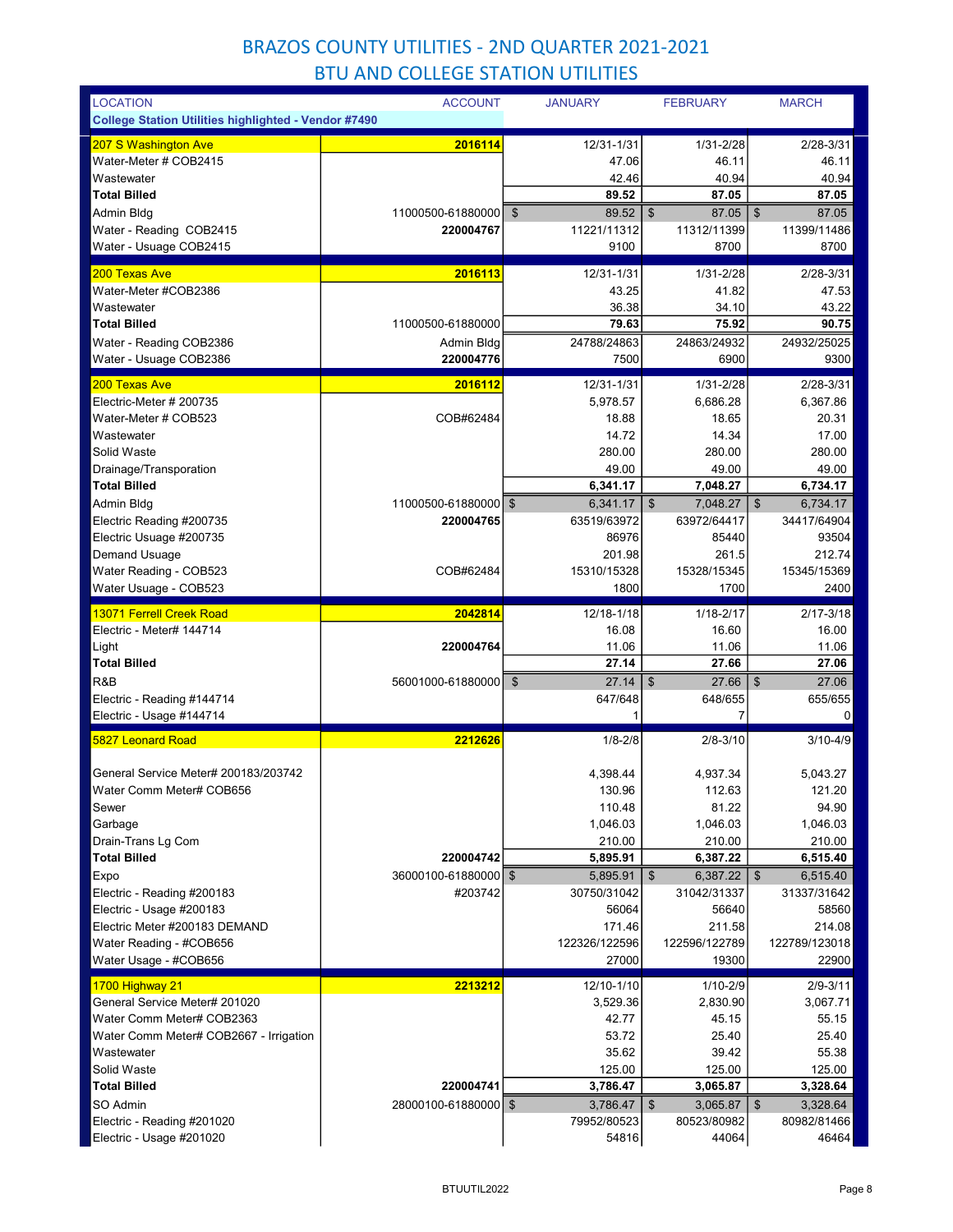| <b>LOCATION</b>                                             | <b>ACCOUNT</b>       | <b>JANUARY</b> | <b>FEBRUARY</b>            | <b>MARCH</b>               |
|-------------------------------------------------------------|----------------------|----------------|----------------------------|----------------------------|
| <b>College Station Utilities highlighted - Vendor #7490</b> |                      |                |                            |                            |
| Demand Usage                                                |                      | 107.71         | 85.54                      | 96.77                      |
| Water Reading - Meter #COB2363                              |                      | 11963/12036    | 12036/126098               | 12119/12244                |
| Water Usage #COB2363                                        |                      | 7300           | 8300                       | 12500                      |
| Water Reading - Meter #COB2667                              |                      | 125979/126098  | 126098/126098              | 126098/126098              |
| Water Usage #COB2667                                        |                      | 11900          | $\mathbf 0$                | 0                          |
|                                                             |                      |                |                            |                            |
| <b>5827 Leonard Road</b>                                    | 2212625              | $1/8 - 2/8$    | $2/8 - 3/10$               | $3/10 - 4/9$               |
| General Service Meter# 200152                               | #200458              | 4,815.16       | 4,548.55                   | 4,217.43                   |
| Water Meter #COB673                                         |                      | 118.82         | 131.20                     | 118.58                     |
| Water Meter# C7552(irrigation eff 4/12/13)                  |                      | 148.45         | 151.30                     | 229.13                     |
| Sewer                                                       |                      | 91.10          | 110.86                     | 90.72                      |
| <b>Total Billed</b>                                         | 220004856            | 5,173.53       | 4,941.91                   | 4,655.86                   |
| Expo                                                        | 36000100-61880000 \$ | 5,173.53       | \$<br>4,941.91             | \$<br>4,655.86             |
| Electric - Reading #200152                                  |                      | 45105/45803    | 45803/46486                | 46486/47028                |
| Electric - Usage #200152                                    |                      | 55840          | 54640                      | 43360                      |
| General Service Meter# 200152-demand                        |                      | 204.48         | 187.36                     | 195.28                     |
| Water - Reading #COB673                                     |                      | 37914/38133    | 38133/38404                | 38404/38622                |
| Water - Usage #COB673                                       |                      | 21900          | 27100                      | 21800                      |
| Water - Reading #C7552                                      |                      | 23488/24005    | 24005/24534                | 24534/25390                |
| Water - Usage #C7552                                        |                      | 51700          | 52900                      | 85600                      |
| 5827 Leonard Road                                           | 2212627              | $1/8 - 2/8$    | $2/8 - 3/10$               | $3/10 - 4/9$               |
| General Service Meter# 200186                               |                      | 3,497.41       | 3,804.61                   | 3.733.95                   |
| Water Comm Meter# COB671                                    |                      | 115.01         | 121.20                     | 144.76                     |
| Water Comm Meter# COB674                                    |                      | 85.02          | 94.90                      | 132.52                     |
| Sewer                                                       | 220004855            | 0.00           |                            |                            |
| <b>Total Billed</b>                                         |                      | 3,697.44       | 4,020.71                   | 4,011.23                   |
| Expo                                                        | 36000100-61880000    | \$<br>3,697.44 | \$<br>4,020.71             | $\sqrt[6]{3}$<br>4,011.23  |
| Electric - Reading #200186                                  | 210000450            | 65012/65486    | 65486/66060                | 66060/66611                |
| Electric - Usage #200186                                    |                      | 37920          | 45920                      | 44080                      |
| Electric - Reading #200186 DEMAND                           |                      | 155.60         | 155.60                     | 155.60                     |
| Water Reading #COB671                                       |                      | 45726/45929    | 45929/46158                | 46158/46486                |
| Water Usage #COB671                                         |                      | 20300          | 22900                      | 32800                      |
| Water Reading #COB674                                       |                      |                |                            |                            |
| Water Usage #COB6674                                        |                      |                |                            |                            |
|                                                             |                      |                |                            |                            |
| 5827 Leonard Road #E                                        | 2300181              | $1/8 - 2/8$    | $2/8 - 3/10$               | $3/10 - 4/9$               |
| Electric Meter #200187 New Meter # 200786                   |                      | 2199.64        | 2199.64                    | 1969.24                    |
| Water Meter C7551                                           | 220004854            | 85.61          | 68.00                      | 59.91                      |
| Sewer                                                       |                      | 104.02         | 75.90                      | 62.98                      |
| <b>Total Billed</b>                                         |                      | 2,389.27       | 2,343.54                   | 2,092.13                   |
|                                                             |                      |                |                            |                            |
|                                                             |                      |                |                            |                            |
| Expo                                                        | 36000100-61880000    | 2389.27        | 2343.54                    | 2092.13                    |
| Electric Meter #200187 - Reading                            |                      | 7118/7221      | 7221/7324                  | 7324/7402                  |
| Electric Meter #200187 - Usage KWH                          |                      | 24720          | 24720/7324                 | 18720                      |
| Electric Meter #200187 - Demand KW                          |                      | 94.2           | 94.2                       | 94.2                       |
| <b>Water Reading</b>                                        |                      | 28622/28875    | 28875/29054                | 29054/29199                |
|                                                             |                      |                |                            |                            |
| Water Usage                                                 |                      | 25300          | 17900                      | 14500                      |
| 5827 Leonard Rd #D                                          | 2212628              | $1/8 - 2/8$    | $2/8 - 3/10$               | 3/10-4/9                   |
| Electric                                                    |                      | 922.17         | 1,192.40                   | 888.90                     |
| Water Meter #COB21919                                       | #COB21919            | 33.97          | 40.63                      | 40.16                      |
| Water Meter #COB14619                                       | 220004836            | 44.20          | 45.39                      | 39.20                      |
| Water Meter #C7694 Irrig.                                   |                      | 25.40          | 25.40                      | 25.40                      |
| Water Meter #COB2448 Irrig.                                 |                      | 25.40          | 25.40                      | 232.70                     |
| Sewer/Garbage                                               |                      | 59.46          | 72.00                      | 61.36                      |
| <b>Total Billed</b>                                         |                      | 1,110.60       | 1,401.22                   | 1,287.72                   |
| Expo                                                        | 36000100-61880000 \$ | 1,110.60       | 1,401.22<br>$\mathfrak{S}$ | $\mathfrak{F}$<br>1,287.72 |
| Electric - Reading #144358                                  |                      | 33081/33297    | 33297/34047                | 34047/34135                |
| Electric - Usage #144358                                    |                      | 216            | 750                        | 88                         |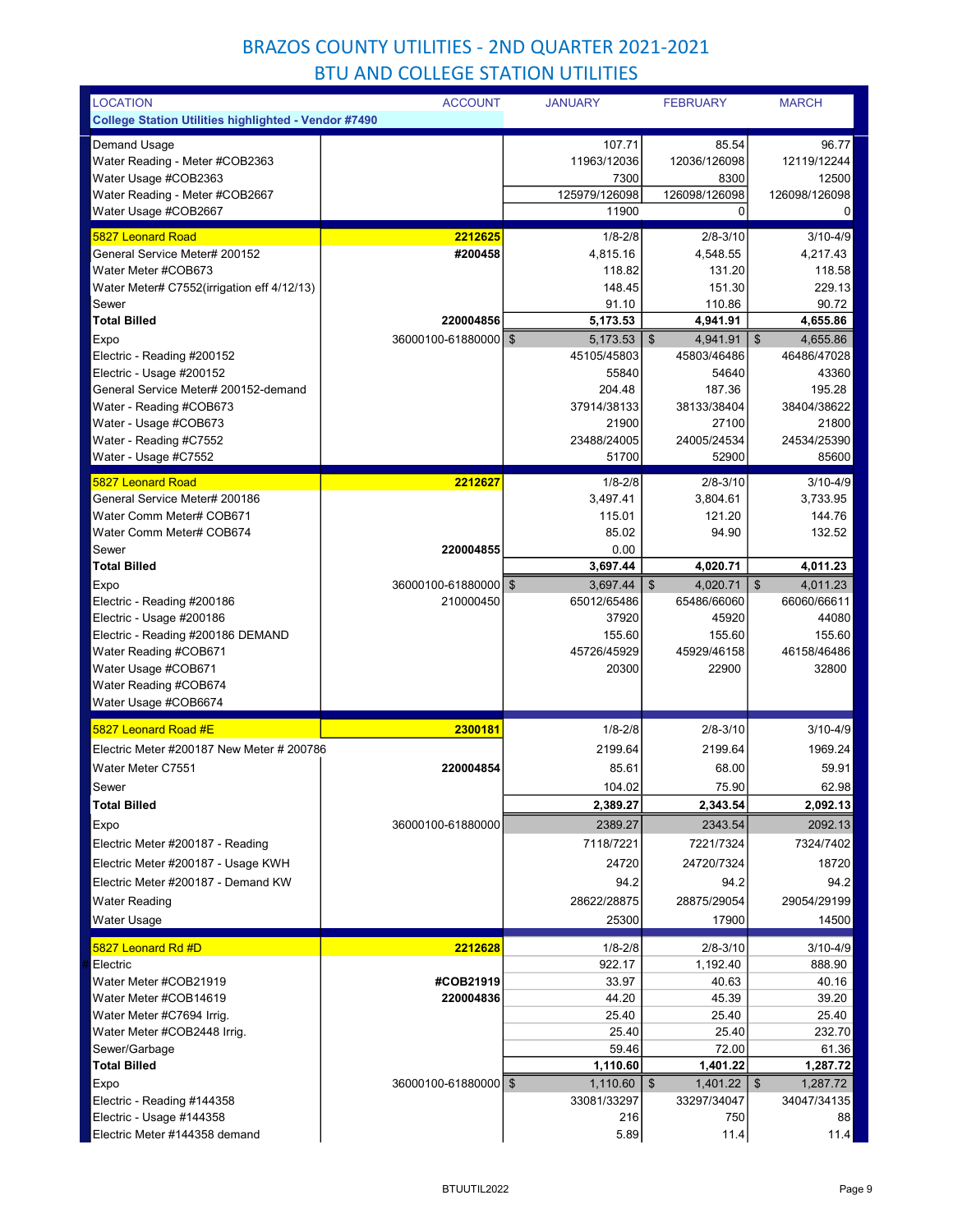| <b>LOCATION</b>                                             | <b>ACCOUNT</b>            | <b>JANUARY</b>        | <b>FEBRUARY</b>        | <b>MARCH</b>           |
|-------------------------------------------------------------|---------------------------|-----------------------|------------------------|------------------------|
| <b>College Station Utilities highlighted - Vendor #7490</b> |                           |                       |                        |                        |
| Electric - Reading #144360                                  |                           | 34169/34370           | 34370/34881            | 34881/35159            |
| Electric - Usage #144360                                    |                           | 201                   | 511                    | 278                    |
| Electric Meter #144360 demand                               |                           | 5.87                  | 8.8                    | 8.8                    |
| Electric - Reading #144356                                  |                           | 37930/38595           | 38595/39761            | 39761/40146            |
| Electric - Usage #144356                                    |                           | 665                   | 1166                   | 385                    |
| Electric Meter #144356 demand                               |                           | 13.56                 | 21.24                  | 21.24                  |
| Electric - Reading #144359                                  |                           | 48748/48976           | 48976/49617            | 49617/49880            |
| Electric - Usage #144359                                    |                           | 228                   | 641                    | 263                    |
| Electric Meter# 144359 demand                               |                           | 5.9                   | 11.24                  | 11.24                  |
| Electric - Reading #144353                                  |                           | 64207/64581           | 64581/65107            | 65107/65360            |
| Electric - Usage #144353                                    |                           | 374                   | 526                    | 253                    |
| Electric Meter# 144353 demand                               |                           | 9.61                  | 10.53                  | 10.53                  |
| Electric - Reading #144349                                  |                           | 65385/65911           | 65911/66590            | 66590/66885            |
| Electric - Usage #144349                                    |                           | 526                   | 649                    | 295                    |
| Electric Meter #144349 demand                               |                           | 11.77                 | 10.47                  | 10.47                  |
| Electric - Reading #144355                                  |                           | 91833/92344           | 92344/93218            | 93218/93612            |
| Electric - Usage #144355                                    |                           | 511                   | 874                    | 394                    |
| Electric Meter #144355 demand                               |                           | 7.67                  | 18.04                  | 18.004                 |
| Electric - Reading #144354                                  |                           | 89863/90742           | 90742/91643            | 91463/91906            |
| Electric - Usage #144354                                    |                           | 879                   | 721                    | 443                    |
| Electric Meter #1443584 demand                              |                           | 15.59                 | 12.06                  | 15.45                  |
| Electric - Reading #144350                                  |                           | 104944/105693         | 105693/106527          | 106527/107274          |
| Electric - Usage #144350                                    |                           | 749                   | 834                    | 747                    |
| Electric Meter #144350 demand<br>Electric - Reading #144406 |                           | 9.21<br>103927/104574 | 12.29<br>104574/105386 | 13.83<br>105386/106033 |
| Electric - Usage #144406                                    |                           | 647                   | 812                    | 647                    |
| Electric Meter #144406 demand                               |                           | 10.76                 | 15.68                  | 15.68                  |
| Electric - Reading #144405                                  |                           | 17072/17231           | 17231/17621            | 17621/18203            |
| Electric - Usage #144405                                    |                           | 159                   | 390                    | 582                    |
| Electric Meter #144405 demand                               |                           | 3.24                  | 5.83                   | 9.93                   |
| Electric - Reading #144351                                  |                           | 98937/99365           | 99365/100458           | 100458/100583          |
| Electric - Usage #144351                                    |                           | 428                   | 1093                   | 135                    |
| Electric Meter #144351 demand                               |                           | 18.59                 | 18.59                  | 22.27                  |
| Water Reading - COB21919                                    | COB21919                  | 5262/5298             | 5298/5362              | 5362/5424              |
| Water Usage - COB21919                                      |                           | 3600                  | 6400                   | 6200                   |
| Water Reading - COB14619                                    |                           | 7832/7911             | 7911/7995              | 7995/8053              |
| Water Usage - COB14619                                      |                           | 7900                  | 8400                   | 5800                   |
| Water Reading  - C7694                                      |                           | 140717/140717         | 140717/140717          | 140717/140717/         |
| Water Usage - C7694                                         |                           | $\Omega$              | $\Omega$               | 0                      |
| Wqater Usage-COB2448                                        |                           | 193010/193010         | 193010/193010          | 193010/193881          |
| Water Reading - COB2448                                     |                           | 0                     | 0                      | 87100                  |
| 1904 Hwy 21                                                 | 2222795                   | 12/10--1/10           | 1/10/2/9               | 2/9-3/11               |
| Electric Meter# 200701                                      |                           | 567.82                | 654.27                 | 602.12                 |
| Water Meter #COB27335                                       |                           | 37.78                 | 36.35                  | 36.11                  |
| City Drng/Trans                                             | 220004853                 | 76.64                 | 74.36                  | 75.69                  |
| <b>Total Billed</b>                                         |                           | 682.24                | 764.98                 | 713.92                 |
| Juvenile - Portable Bldgs                                   | 31000220-61880000   \$    | 682.24                | \$<br>764.98           | \$<br>713.92           |
| Electric - Reading Meter #200701                            | PROJECT #LDETN180         | 16797/16870           | 16870/16975            | 16975/17065            |
| Electric - Usage Meter #200701                              | Sep will be new project # | 5840                  | 8400                   | 7200                   |
| Electric - Reading Demand                                   |                           | 23.8                  | 22.88                  | 19.76                  |
| Water Usage - COB27335                                      |                           | 1108/1160             | 1160/1206              | 1206/1251              |
|                                                             |                           | 5200                  | 4600                   | 4500                   |
| 1821 Sandy Pt Rd #B                                         | 2293418                   | $1/8 - 2/8$           | $2/8 - 3/10$           | $3/10 - 4/9$           |
| Electric Meter #144319                                      | 220004852                 | 39.72                 | 21.74                  | 31.16                  |
| Water Meter #COB1979/61504                                  |                           | 15.31                 | 14.60                  | 16.50                  |
| Dusk/Dawn Lgt                                               |                           | 98.75                 | 98.75                  | 98.75                  |
| Wastewater                                                  |                           | 9.02                  | 7.88                   | 10.92                  |
| Solid Waste                                                 |                           | 49.00                 | 49.00                  | 49.00                  |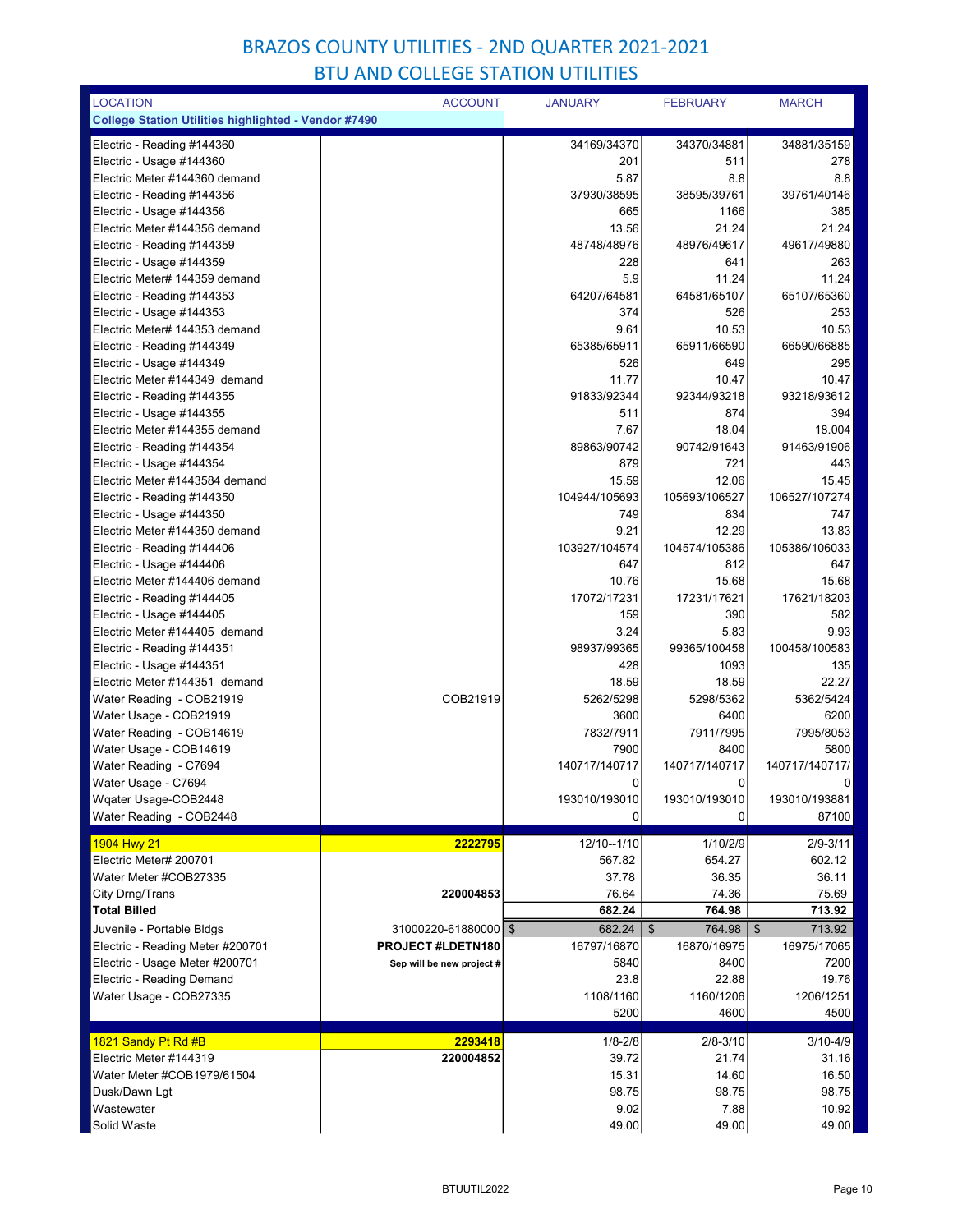| <b>LOCATION</b>                                             | <b>ACCOUNT</b>         | <b>JANUARY</b> | <b>FEBRUARY</b>                     | <b>MARCH</b>                |
|-------------------------------------------------------------|------------------------|----------------|-------------------------------------|-----------------------------|
| <b>College Station Utilities highlighted - Vendor #7490</b> |                        |                |                                     |                             |
| <b>Total Billed</b>                                         |                        | 211.80         | 191.97                              | 206.33                      |
|                                                             | 28002000-61880000 \$   | 211.80         | $\boldsymbol{\mathsf{S}}$<br>191.97 | \$<br>206.33                |
| Electric Reading #144319                                    |                        | 45105/45377    | 45377/45447                         | 45447/45623                 |
| Electric - Usage #144319                                    |                        | 272            | 70                                  | 176                         |
| Demand Usage                                                |                        | 2.570          | 1.73                                | 3.000                       |
| Water Reading Meter #COB1979                                | COB#61504              | 4470/4473      | 4473/4473                           | 4473/4481                   |
| Water - Usage Meter #COB1979                                |                        | 300            | 0                                   | 800                         |
| 1821 Sandy Pt Rd                                            | 2295873                | $1/8 - 2/8$    | $2/8 - 3/10$                        | $3/10 - 4/9$                |
| Electric Meter #200146                                      | 220004835              | 264.48         | 264.48                              | 270.63                      |
| Water Meter #COB4089                                        |                        | 25.40          | 25.40                               | 28.97                       |
| Wastewater                                                  |                        | 7.88           | 7.88                                | 13.58                       |
| <b>Total Billed</b>                                         |                        | 297.76         | 297.76                              | 313.18                      |
|                                                             | 28002000-61880000 \$   | 297.76         | $\mathfrak{S}$<br>297.76            | $\boldsymbol{\$}$<br>313.18 |
| Electric Reading #200146/203587                             |                        | 2408/2421      | 2421/2434                           | 2434/2449                   |
| Electric - Usage #200146/203587                             |                        | 1040.00        | 1040.00                             | 1200.00                     |
| Demand Usage #200146/203587                                 |                        | 14.56          | 140.56                              | 14.56                       |
| Water Reading #COB4089                                      |                        | 1935/1935      | 1935/1935                           | 1935/1950                   |
| Water usuage #COB4089                                       |                        | 0.00           | 0.00                                | 1500.00                     |
|                                                             |                        |                |                                     |                             |
| 5440 Jones Rd                                               | 2337552                | $1/8 - 2/8$    | $2/8 - 3/10$                        | $3/10 - 4/9$                |
| Electirc Meter #200214                                      |                        | 93.82          | 65.34                               | 58.22                       |
| Drainage                                                    |                        | \$49.00        | \$49.00                             | \$49.00                     |
| <b>Total Billed</b>                                         | 220004834              | 142.82         | 114.34                              | 107.22                      |
|                                                             | 36000100-61880000   \$ | 142.82 \$      | 114.34                              | 107.22<br>\$                |
| Electric Reading #200214                                    | #203821                | 593/604        | 604/611                             | 611/617                     |
| Electric Usage #200214                                      |                        | 880            | 560                                 | 480                         |
| Demand Usage #200214                                        |                        | 4.72           | 4.88                                | 4.88                        |
| 5827 Leonard Rd                                             | 2212630                | $1/7 - 2/8$    | $2/8 - 3/10$                        | $3/10 - 4/9$                |
| Water/ Irrigation #COB2525                                  |                        | 18.3           | 19.97                               | 21.87                       |
| <b>Total Billed</b>                                         | 220004851              | 18.30          | 19.97                               | 21.87                       |
| <b>Equine Center</b>                                        | 36000100-61880000      | \$<br>18.30 \$ | 19.97 \$                            | 21.87                       |
| Water Reading #COB2525                                      |                        | 2902/2902      | 2902/2909                           | 2909/2924                   |
| Water Usage #COB2525                                        |                        | 0              | 700                                 | 1500                        |
|                                                             |                        |                |                                     |                             |
| 5827 Leonard Rd                                             | 2212629                | $1/7 - 2/8$    | $2/8 - 3/10$                        | $3/10 - 4/9$                |
| Water Meter #COB2678(COB26692)                              |                        | 59.67          | 25.88                               | 25.4                        |
| Wastewater                                                  | 220004850              | \$62.60        | \$8.64                              | \$7.88                      |
| <b>Total Billed</b>                                         |                        | 122.27         | 34.52                               | 33.28                       |
| <b>Equine Center</b>                                        | 36000100-61880000 \$   | $122.27$ \$    | $34.52$ \$                          | 33.28                       |
| Water Reading #COB2678                                      |                        | 160/304        | 304/306                             | 306/306                     |
| Water Usage #COB2678                                        |                        | 14400          | 200                                 | 0                           |
| 4151 County Park Court                                      | 2337093                | 1/20-2/19      | 2/19-3/22                           | 3/22-4/21                   |
| Electric Meter #201745                                      |                        | 210.77         | 204.88                              | 183.62                      |
| Electric Meter #203638                                      |                        | 1408.58        | 1334.78                             | 1334.78                     |
| Water Meter #COB10880                                       |                        | 0              | 0                                   | 0                           |
| Water Meter #COB10877                                       | 220004849              | 51.34          | 51.1                                | 52.53                       |
| Water Meter #COB18746                                       |                        | 18.3           | 20.68                               | 98.27                       |
| Waste Water                                                 |                        | 49.3           | 48.92                               | 51.2                        |
| Solid Waste                                                 |                        | 125            | 125                                 | 125                         |
| Drainage/Transportation                                     |                        | 49             | 49                                  | 49                          |
| <b>Total Billed</b>                                         |                        | 1,912.29       | 1,834.36                            | 1,894.40                    |
|                                                             | 13000100-61880000   \$ | 1,912.29       | $\sqrt[6]{3}$<br>1,834.36           | \$<br>1,894.40              |
| Electric Reading #201745                                    |                        | 190193/192387  | 192387/194545                       | 194515/196404               |
| Electric Usage #201745                                      |                        | 2194           | 2128                                | 1889                        |
| Demand Usage #201745                                        |                        | 5.77           | 5.76                                | 5.76                        |
| Electric Reading #203638                                    |                        | 7154/7233      | 7233/7302                           | 7302/7371                   |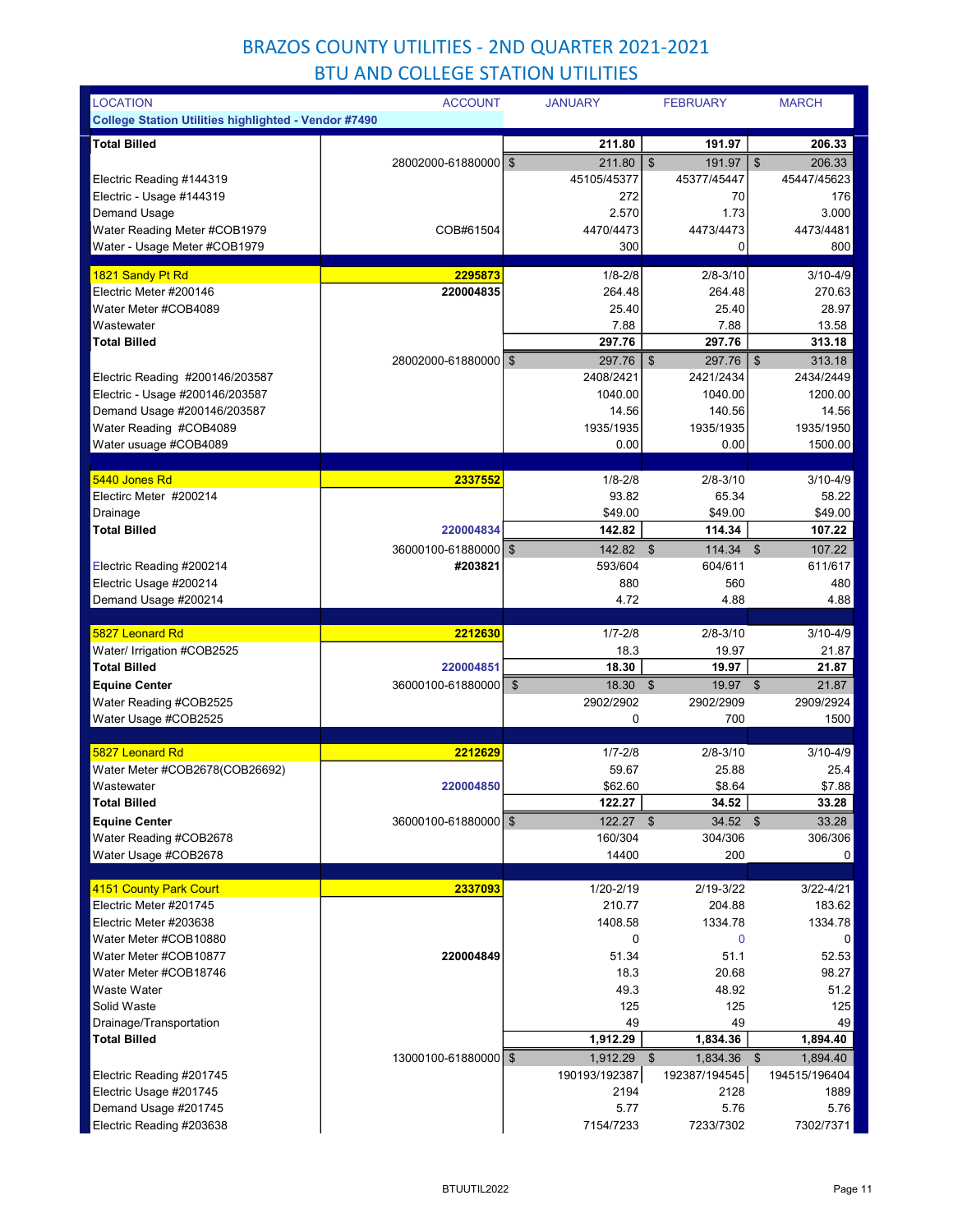| <b>LOCATION</b>                                             | <b>ACCOUNT</b>    | <b>JANUARY</b>  | <b>FEBRUARY</b> | <b>MARCH</b>       |
|-------------------------------------------------------------|-------------------|-----------------|-----------------|--------------------|
| <b>College Station Utilities highlighted - Vendor #7490</b> |                   |                 |                 |                    |
| Electric Usage #203638                                      |                   | 12640           | 11040           | 11040              |
| Demand Usage #203638                                        |                   | 68.8            | 67.84           | 67.84              |
| Water Reading #COB10877                                     |                   | 12197/12306     | 12306/12414     | 12414/12528        |
| Water Usage #COB10877                                       |                   | 10900           | 10800           | 11400              |
| Water Reading #COB10880                                     |                   | 0               | 0               | 0                  |
| Water Usage #COB10880                                       |                   | 0               | 0               | 0                  |
| Water Reading #COB18746                                     |                   | 48021/48021     | 48021/48031     | 48031/48367        |
| Water Usage #COB18746                                       |                   |                 |                 | 33600              |
|                                                             |                   |                 |                 |                    |
| 21303 Kathy Fleming Rd<br>Electric Meter #112576            | 2342538           | $1/6 - 2/4$     | $2/4 - 3/7$     | $3/7 - 4/6$        |
| <b>Total Billed</b>                                         |                   | 17.8            | 17.8            | 18.24              |
|                                                             | 56001000-61880000 | \$17.80         | \$17.80         | \$18.24            |
| Electric Reading #112576<br>Electric Usage #112576          | 220004848         | 9605/9626<br>21 | 9626/9647<br>21 | 9647/9673<br>26    |
|                                                             |                   |                 |                 |                    |
| 5827 Leonard Rd                                             | 2306756           | $1/8 - 2/8$     | $2/8 - 3/10$    | $3/10 - 4/9$       |
| Electric Meter #203728                                      | 220004847         | 15.50           | 79.58           | 15.50              |
| Electric Meter #200790                                      |                   | 15.50           | 58.22           | 15.50              |
| Electric Meter #203664                                      |                   | 15.50           | 61.55           | 15.50              |
| <b>Total Billed</b>                                         | 36000100-61880000 | \$46.50         | \$199.35        | \$46.50            |
| Electric Reading #203728                                    | #203728           | 22/22           | 22/25           | 25/25              |
| Electric Usage #203728                                      |                   | 0               | 720             | 0                  |
| Demand Usage #203728                                        |                   | 0               | 17.04           | 17.04              |
| Electric Reading #200790                                    |                   | 21/21           | 21/23           | 23/23              |
| Electric Usage #200790                                      |                   | 0               | 480             | $\overline{0}$     |
| Demand Usage #200790                                        |                   | 0               | 9.36            | 9.36               |
| Electric Reading #230664                                    |                   | 0               | 0/3             | Mar-83             |
| Electric Usage #230664                                      |                   | 0               | 517             | 0                  |
| Demand Usage #230664                                        |                   | 0               | 13.44           | 13.44              |
|                                                             |                   |                 |                 |                    |
| <b>1601 Louis Street-Fleet</b>                              | 2016104           | 12/10-1/10      |                 | $2/9 - 3/11$       |
|                                                             |                   |                 | $1/10 - 2/9$    |                    |
| Electric Meter #147293                                      | 220004846         | 211.30          | 275.38          | 289.62             |
| Water Meter # COB26536                                      |                   | 20.79           | 20.31           | 20.55              |
| Water Meter #COB26626                                       |                   | 24.12           | 14.84           | 14.84              |
| Wastewater                                                  |                   | 17.76           | 17.00           | 17.38              |
| Solid Waste                                                 |                   | 195.00          | 195.00          | 195.00             |
| Drainage                                                    |                   | 49.00           | 49.00           | 49.00              |
| <b>Total Billed</b>                                         | 11100000-61880000 | \$517.97        | \$571.53        | \$586.39           |
| Electric Reading #147293                                    |                   | 10700/10755     | 10755/10828     | 10828/10905        |
| Elelctric Usage #147293                                     |                   | 2200            | 2920            | 3080               |
| Water Reading #COB21800                                     |                   | 15.84           | 15.6            | 14.48              |
| Water Usage #COB21800                                       |                   | 827/853         | 853/877         | 877/902            |
| Water Reading #COB18344                                     |                   | 2600            | 2400            | 2500               |
| Water Usage #COB18344                                       |                   | 7337/7377       | 7377/7378       | 7378/7379          |
|                                                             |                   | 4000            | 100             | 100                |
|                                                             |                   |                 |                 |                    |
| 12722 Copperhead Rd                                         | 2368566           | 12/31-1/31      | 1/31-2/28       | 2/28-3/31          |
| Electric Meter #202972                                      |                   | 77.31           | 92.32           | 76.03              |
|                                                             |                   | 38.35           | 33.17           | 33.17              |
|                                                             | 56005000-61880000 | \$115.66        | \$125.49        | \$109.20           |
| Electric Reading #202972                                    | 220004845         | 21983/22511     | 22511/23094     | 23094/23527        |
|                                                             |                   | 528             | 583             | 433                |
|                                                             |                   | 4.47            | 4.37            | 3.71               |
| Electric Reading #300124                                    |                   | 442/442<br>0    | 442/445<br>120  | 445/447            |
|                                                             |                   | 2.48            | 2.16            | 80<br>$\mathbf{1}$ |
|                                                             |                   |                 |                 |                    |
| 5827 Leonar Rd - Temp Trailer                               | 2375063           |                 |                 |                    |
| Electric Meter #202438/300118                               |                   |                 |                 |                    |